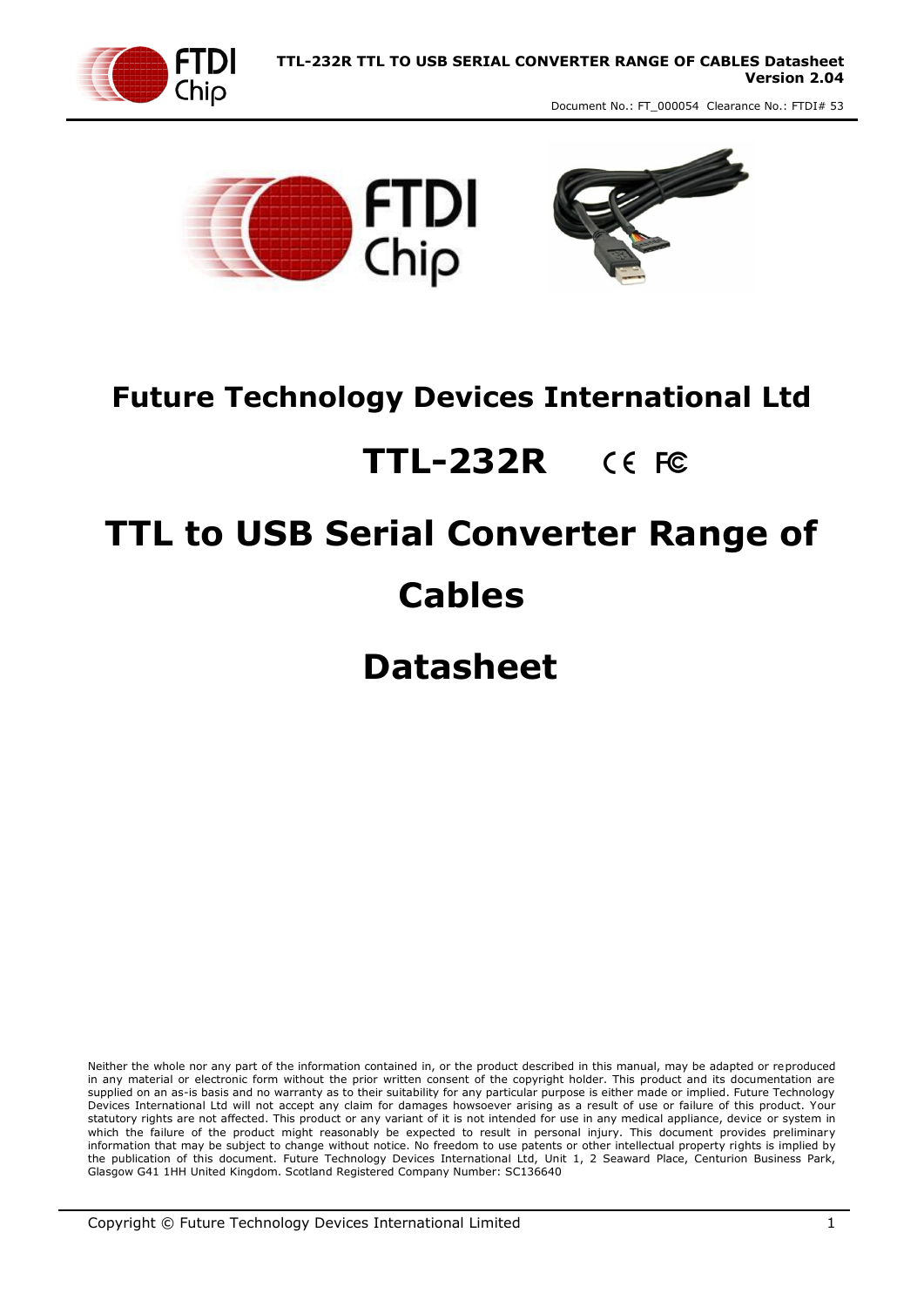

## <span id="page-1-1"></span>**1 Description**

The **TTL-232R** cables are a family of USB to TTL serial UART converter cables incorporating FTDI's FT232RQ USB to Serial UART interface IC device which handles all the USB signalling and protocols. The cables provide a fast, simple way to connect devices with a TTL level serial interface to USB.

Each TTL-232R cable contains a small internal electronic circuit board, utilising the FT232R, which is encapsulated into the USB connector end of the cable. The FT232R datasheet, **DS\_FT232R**, is available at [http://www.ftdichip.com.](http://www.ftdichip.com/) The other end of the cable comes with a selection of different connectors supporting various applications – see [Table 1.1](#page-2-0)

Cables are FCC, CE, RoHS compliant and are available at TTL levels of +5V and +3.3V.

Cables are available with either a 6-way SIL,0.1" pitch connector, a 3.5mm Audio Jack, an 8 way, keyed 2mm pitch connector (intended for use with VMUSIC2 or VDRIVE2) or bare, tinned wire ended connections (see [Table 1.1\)](#page-2-0)

The USB side of the cable is USB powered and USB 2.0 full speed compatible. Each cable is 1.8m long and supports a data transfer rate up to 3 Mbaud. Each cable supports the FTDIChip-ID™, with a unique USB serial number programmed into the FT232R. This feature can be used to create a security or password protected file transfer access using the cable. Further information and examples on this feature are available at [http://www.ftdichip.com](http://www.ftdichip.com/) under [FTDIChip-ID Projects.](http://www.ftdichip.com/Projects/FTDIChip-ID.htm)

The TTL-232R cables require USB drivers, available free from **[http://www.ftdichip.com](http://www.ftdichip.com/)**, which are used to make the FT232R in the cable appear as a virtual COM port (VCP). This then allows the user to communicate with the USB interface via a standard PC serial emulation port (for example TTY). Another FTDI USB driver, the D2XX driver, can also be used with application software to directly access the FT232R on the cable though a DLL. This is illustrated in the [Figure 1.1](#page-1-0)

<span id="page-1-0"></span>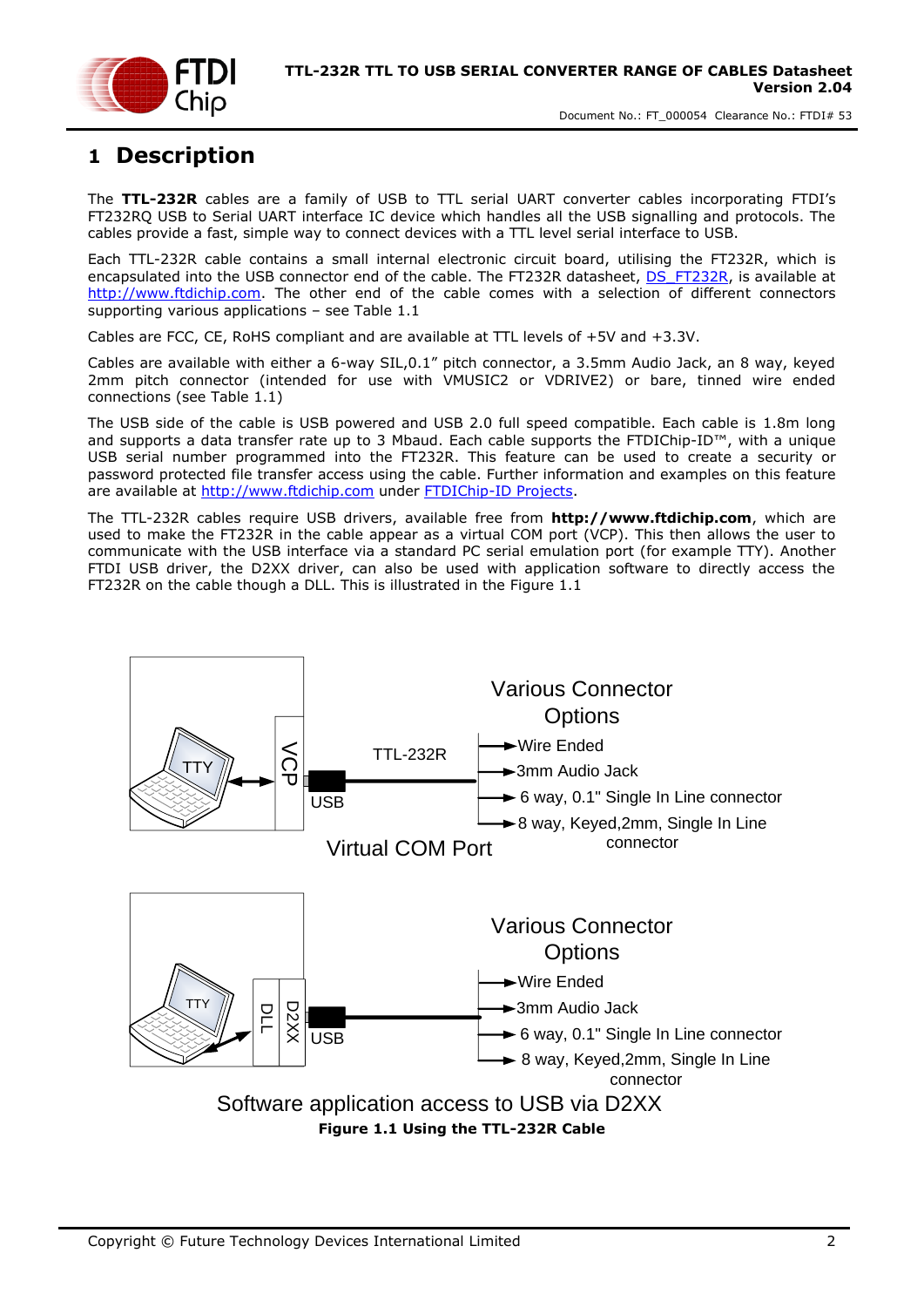

### <span id="page-2-1"></span>**1.1 Available Cables and Part Numbers**

The following [Table 1.1](#page-2-0) gives details of the available TTL-232R cables.

| <b>Part Number</b>              | <b>Description</b>                                      | <b>End Connector*</b>                                                             | <b>Cable details</b>                                |  |
|---------------------------------|---------------------------------------------------------|-----------------------------------------------------------------------------------|-----------------------------------------------------|--|
| TTL-232R-5V**                   | USB to UART cable with +5V TTL level<br>UART signals.   | 6 pin SIL, 0.1" pitch                                                             |                                                     |  |
| TTL-232R-3V3                    | USB to UART cable with +3.3V TTL level<br>UART signals. | 6 pin SIL, 0.1" pitch                                                             | 6 core, UL2464<br>24 AWG,<br>$diam = 5mm$           |  |
| TTL-232R-5V-<br>$WE^{**}$       | USB to UART cable with +5V TTL level<br>UART signals.   | Wire Ended (no<br>connector)                                                      | 6 core, UL2464<br>24 AWG,<br>$diam = 5mm$           |  |
| TTL-232R-3V3-<br>WE             | USB to UART cable with +3.3V TTL level<br>UART signals. | Wire Ended (no<br>connector)                                                      | 6 core, UL2464<br>24 AWG,<br>$diam = 5mm$           |  |
| TTL-232R-5V-<br>$AJ^{**}$       | USB to UART cable with +5V TTL level<br>UART signals.   | 3.5mm Audio Jack                                                                  | 2 core and spiral,<br><b>24 AWG</b><br>$diam = 5mm$ |  |
| TTL-232R-3V3-<br>A <sub>J</sub> | USB to UART cable with +3.3V TTL level<br>UART signals. | 3.5mm Audio Jack                                                                  | 2 core and spiral,<br>24 AWG<br>$diam = 5mm$        |  |
| TTL-232R-3V3-<br>2mm            | USB to UART cable with +3.3V TTL level<br>UART signals. | 8 way, keyed, 2mm<br>connector for use<br>with FTDI VDRIVE2<br>or VMUSIC2 modules | 7 core, UL2464<br>26 AWG,<br>$diam = 5mm$           |  |

**Table 1.1 TTL-232R Cables Descriptions and Part Numbers**

<span id="page-2-0"></span>\* FTDI supports customised end connector designs. For more information, please contact [FTDI Sales Team](mailto:sales1@ftdichip.com)  [\(sales1@ftdichip.com\)](mailto:sales1@ftdichip.com)

\*\* These cables are identical to cables which do not have the "5V" in the part number. The 5V was added to the part number for clarity.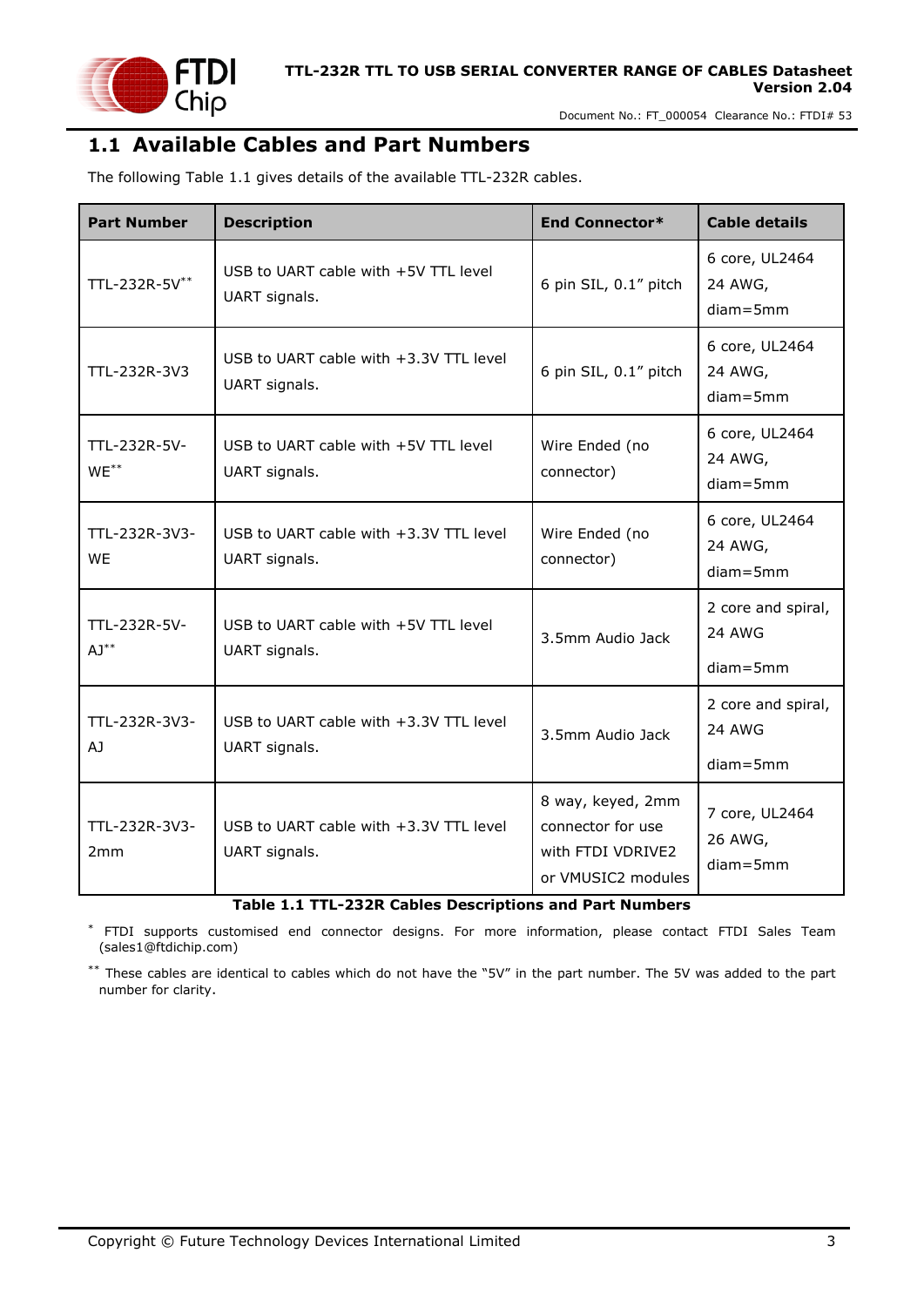

## <span id="page-3-0"></span>**1.2 Certifications**

FTDI TTL-232R range of cables are fully RoHs compliant as well as CE and FCC certified (with the exception of the TTL-232R-XX-WE cables which have not yet completed FCC and CE testing).

CEFC

## <span id="page-3-1"></span>**1.3 USB Compliant**

The TTL-232R cables are fully compliant with the USB 2.0 specification.

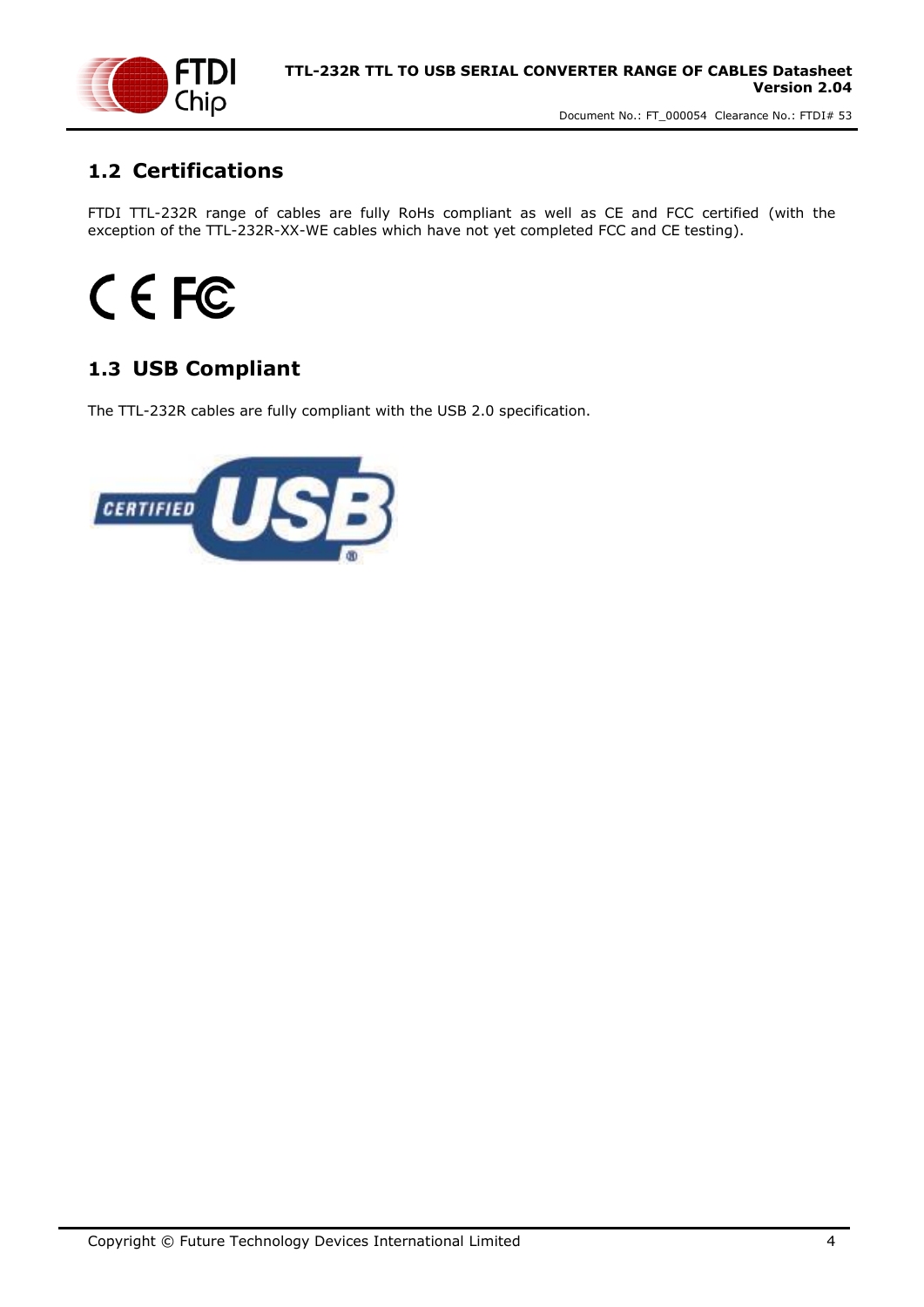

## **Table of Contents**

| 1     |                                                                                                        |
|-------|--------------------------------------------------------------------------------------------------------|
| 1.1   |                                                                                                        |
| 1.2   |                                                                                                        |
| 1.3   |                                                                                                        |
|       |                                                                                                        |
| 2.1   |                                                                                                        |
| 2.2   |                                                                                                        |
| 3     | Features of FT232R applicable toTTL-232R Cables 9                                                      |
| 4     | TTL-232R-5V and TTL-232R-3V3 Cables 11                                                                 |
|       | 4.1 TTL-232R-5V, TTL-232R-3V3 Connector Pin Out and Mechanical                                         |
| 4.2   | TTL-232R-5V and TTL-232R-3V3 Cable Signal Descriptions  11                                             |
|       | 4.3 TTL-232R-5V and TTL-232R-3V3 Electrical Parameters 12                                              |
| 4.3.1 |                                                                                                        |
|       | 4.3.2                                                                                                  |
|       |                                                                                                        |
|       | 5 TTL-232R-5V-AJ and TTL-232R-3V3-AJ  14                                                               |
|       | 5.1 TTL-232R-5V-AJ, TTL-232R-3V3-AJ Connector Pin Out and                                              |
|       | 5.2 TTL-232R-5V-AJ and TTL-232R-3V3-AJ Cable Signal                                                    |
|       |                                                                                                        |
|       | 5.3 TTL-232R-5V-AJ and TTL-232R-3V3-AJ Electrical Parameters 15                                        |
| 5.3.1 |                                                                                                        |
|       |                                                                                                        |
|       | 6 TTL-232R-5V-WE and TTL-232R-3V3-WE Cables  17<br>6.1 TTL-232R-5V-WE, TTL-232R-3V3-WE Connections and |
|       |                                                                                                        |
|       | 6.2 TTL-232R-5V-WE and TTL-232R-3V3-WE Cable Signal                                                    |
|       | 6.3 TTL-232R-5V-WE and TTL-232R-3V3-WE Electrical Parameters<br>18                                     |
| 6.3.1 |                                                                                                        |
|       | 6.3.2                                                                                                  |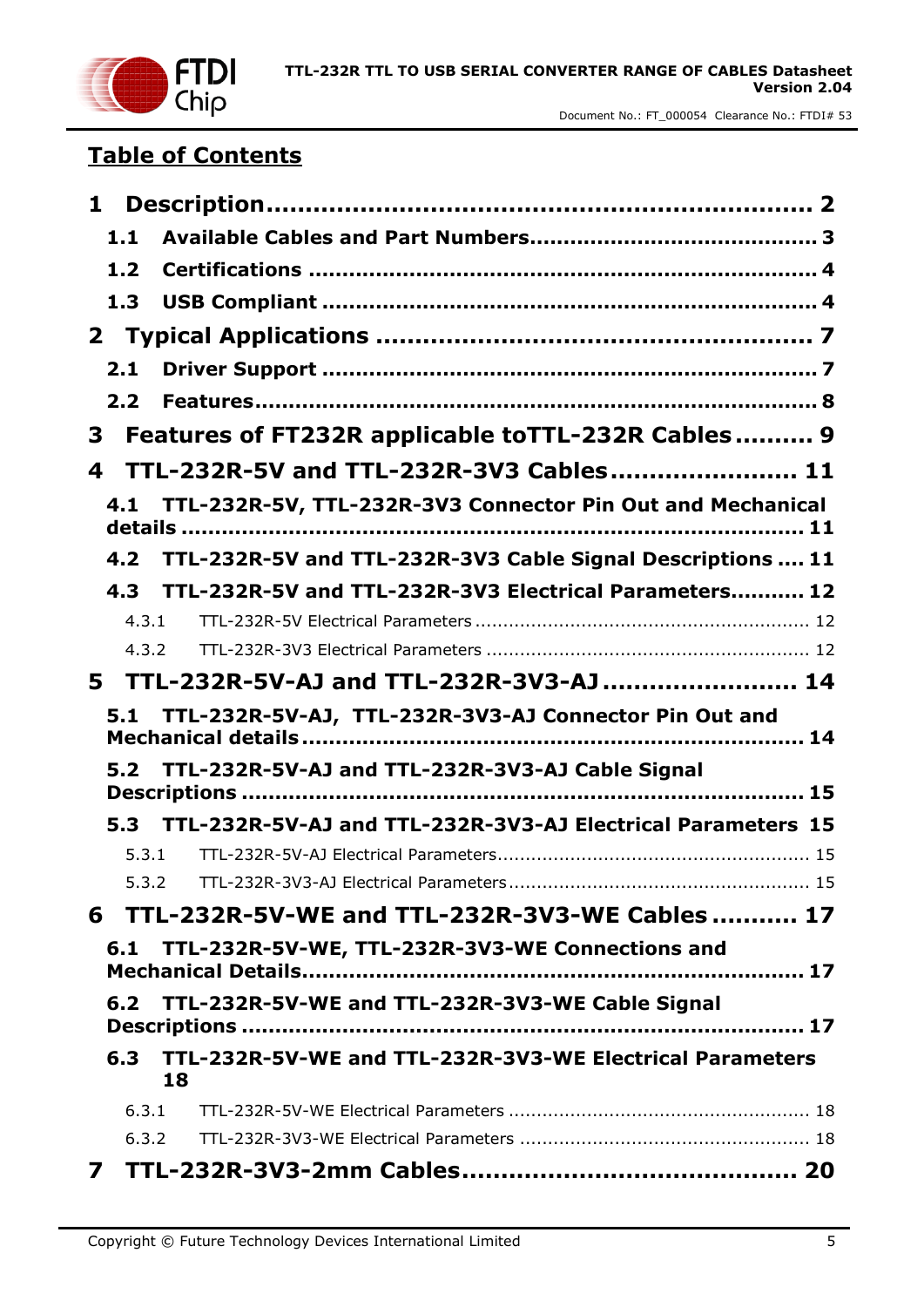

|   | 7.1 TTL-232R-3V3-2mm Connector Pin Out and Mechanical details<br>20 |  |
|---|---------------------------------------------------------------------|--|
|   | 7.2 TTL-232R-3V3-2mm Cable Signal Descriptions  21                  |  |
|   | 7.3 TTL-232R-3V3-2mm Electrical Parameters  21                      |  |
|   |                                                                     |  |
| 9 |                                                                     |  |
|   |                                                                     |  |
|   |                                                                     |  |
|   |                                                                     |  |
|   |                                                                     |  |
|   |                                                                     |  |
|   |                                                                     |  |
|   |                                                                     |  |
|   |                                                                     |  |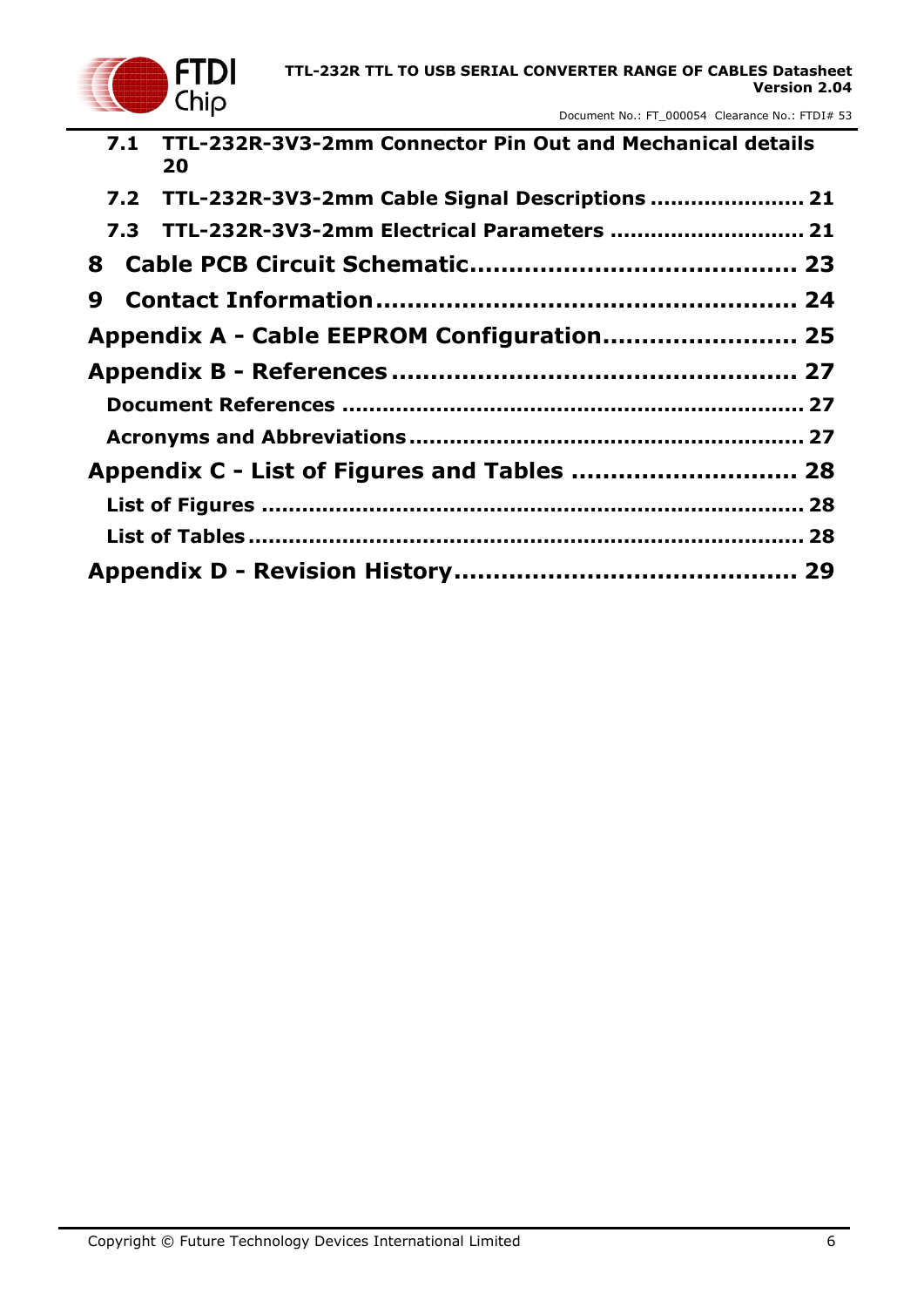

## <span id="page-6-0"></span>**2 Typical Applications**

- USB to Serial TTL Level Converter
- Upgrading Legacy Peripherals to USB
- Interface Microcontroller UART or I/O to USB
- Interface FPGA / PLD to USB
- Interface to FTDI VDRIVE2 or VMUSIC2 modules.

### <span id="page-6-1"></span>**2.1 Driver Support**

#### **Royalty free VIRTUAL COM PORT**

#### **(VCP) DRIVERS for...**

- Windows 10 32,64-bit
- Windows 8/8.1 32,64-bit
- Windows 7 32,64-bit
- Windows Vista and Vista 64-bit
- Windows XP and XP 64-bit
- Windows 98, 98SE, ME, 2000, Server 2003, XP, Server 2008 and server 2012 R2
- Windows XP Embedded
- $\bullet$  Windows CE 4.2, 5.0 and 6.0
- Mac OS 8/9, OS-X
- Linux 2.4 and greater
- Replace MAX232 type level shifters allowing for direct connection of products to PC via USB
- USB Instrumentation PC interface
- USB Industrial Control
- USB Software / Hardware Encryption Dongles

#### **Royalty free D2XX** *Direct* **Drivers (USB Drivers + DLL S/W Interface)**

- Windows 10 32,64-bit
- Windows 8/8.1 32,64-bit
- Windows 7 32,64-bit
- Windows Vista and Vista 64-bit
- Windows XP and XP 64-bit
- Windows 98, 98SE, ME, 2000, Server 2003, XP, Server 2008 and server 2012 R2
- Windows XP Embedded
- $\bullet$  Windows CE 4.2, 5.0 and 6.0
- Linux 2.4 and greater
- Android (J2xx)

The drivers listed above are all available to download for free from **[www.ftdichip.com](http://www.ftdichip.com/)** Various 3rd Party Drivers are also available for various other operating systems - see **[www.ftdichip.com](http://www.ftdichip.com/)** for details.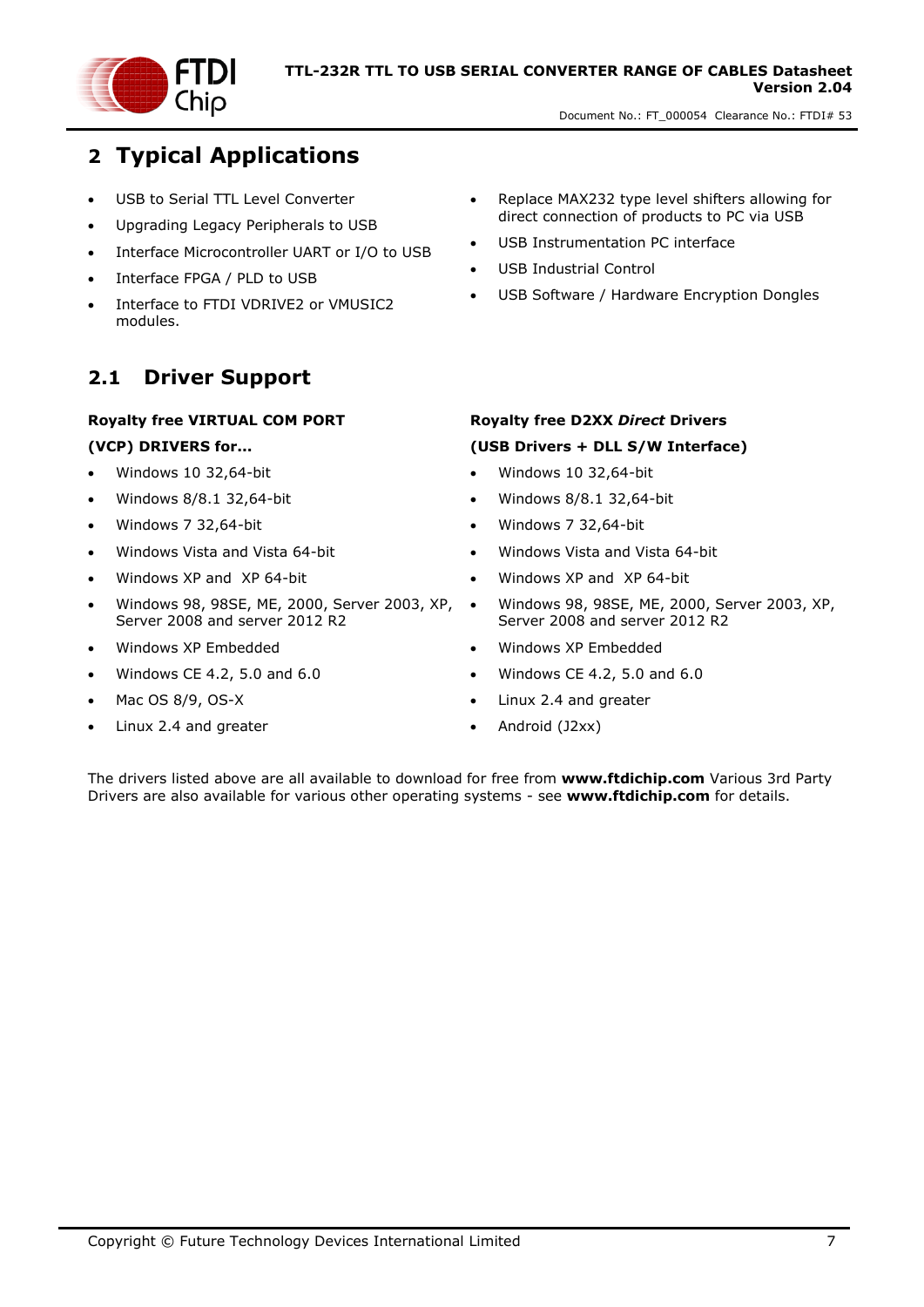

#### <span id="page-7-0"></span>**2.2 Features**

- TTL-232R Converter Cable provides a USB to TTL Serial interface with various end connectors.
- On board FT232RQ provides single chip USB to asynchronous serial data transfer interface.
- Entire USB protocol handled by the electronics in the cable USB.
- Connect directly to a microcontroller UART or I/O pins.
- UART interface support for 7 or 8 data bits, 1 or 2 stop bits and odd / even / mark / space / no parity.
- Fully assisted hardware (RTS#/CTS#) or X-On / X-Off software handshaking.
- Data transfer rates from 300 baud to 3 Mbaud at TTL levels.
- Internal EEPROM with user writeable area.
- 5V CMOS drive outputs and 5V safe TTL inputs makes the TTL-232R easy to interface to 5V MCU's.
- FTDI's royalty-free VCP allow for communication as a standard emulated COM port and D2XX 'direct' drivers provide DLL application programming interface.
- Support for FT232R FTDIChip-ID™ feature for improved security.
- +5V or +3.3V output allows external logic to be powered from the USB port.
- 6 way outputs provide Tx, Rx, RTS#, CTS#, VCC and GND (except Audio Jack which provides only TX,RX and GND).
- 8 way, keyed connector to support FTDI VDRIVE2 and VMUSIC2.
- 3 way Audio Jack connector provides Tx, Rx and GND.
- Low USB bandwidth consumption.
- UHCI / OHCI / EHCI host controller compatible.
- USB 2.0 Full Speed compatible.
- -40°C to +85°C operating temperature range.
- Cable length is 1.80m (6 feet).
- FCC and CE compliant.
- Custom versions also available (subject to MOQ).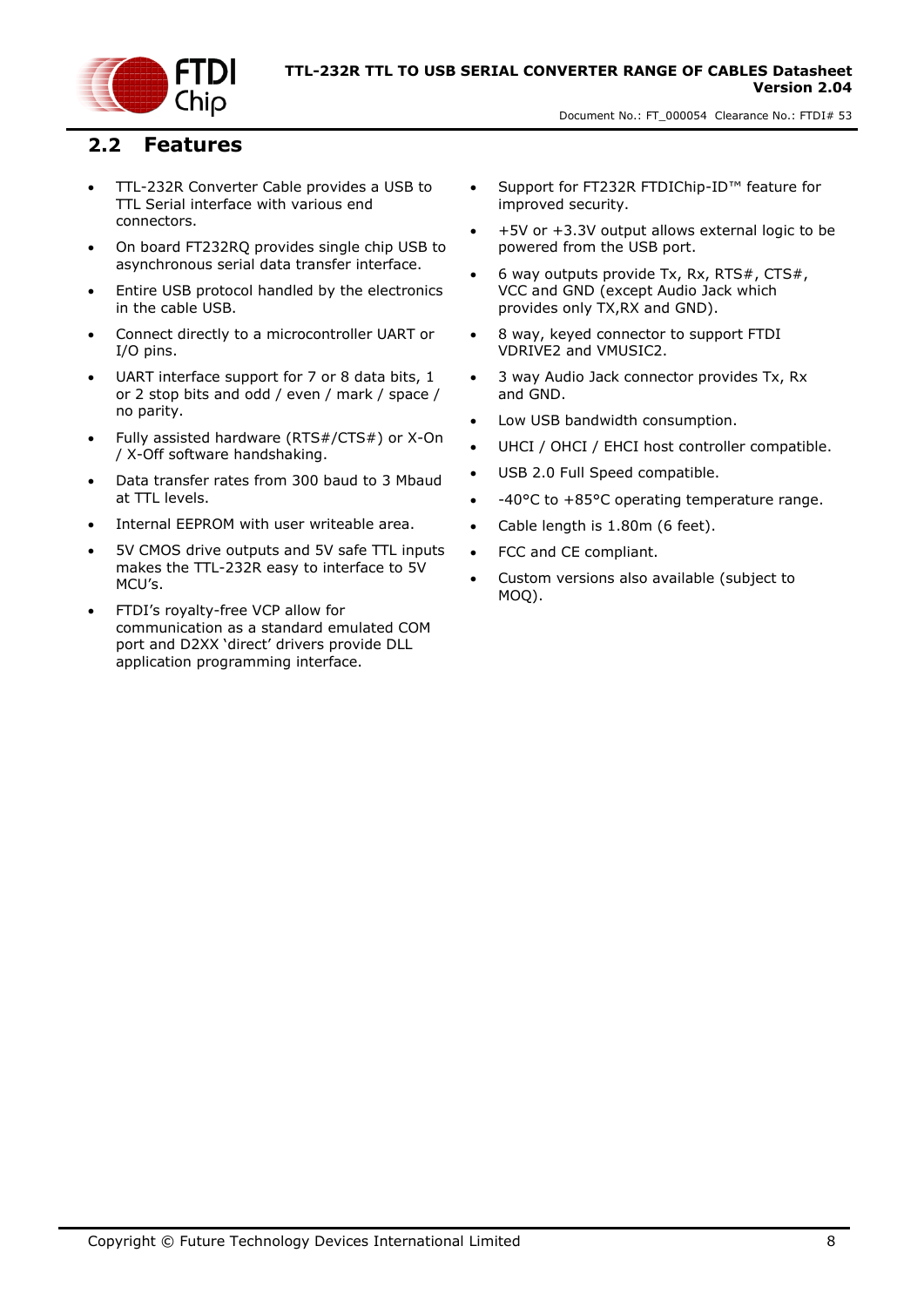

## <span id="page-8-0"></span>**3 Features of FT232R applicable toTTL-232R Cables**

The TTL-232R cables use FTDI's FT232RQ USB to serial IC device. This section summarises the key features of the FT232RQ which apply to the TTL-232R USB to serial TTL converter cables. For further details, and a full features and enhancements description consult the FT232R datasheet, this is available from [www.ftdichip.com.](file://///glaspssv1/General/Engineering/Engineering%20_Documents/DS_TTL-232R/DS_TTL-232R_V200/www.ftdichip.com)

**Internal EEPROM.** The internal EEPROM in each cable is used to store USB Vendor ID (VID), Product ID (PID), device serial number, product description string and various other USB configuration descriptors. Each cable is supplied with the internal EEPROM pre-programmed as described in **[Contact Information](#page-23-0)**

#### **Head Office – [Glasgow, UK](#page-23-0) Branch Office – [Tigard, Oregon, USA](#page-23-0)**

[Future Technology Devices International Limited](#page-23-0) [Unit 1, 2 Seaward Place, Centurion Business Park](#page-23-0) [Glasgow G41 1HH](#page-23-0) [United Kingdom](#page-23-0) [Tel: +44 \(0\) 141 429 2777](#page-23-0) [Fax: +44 \(0\) 141 429 2758](#page-23-0)

[E-mail \(Sales\)](#page-23-0) [sales1@ftdichip.com](#page-23-0) [E-mail \(Sales\)](#page-23-0) [us.sales@ftdichip.com](#page-23-0)

[Future Technology Devices International Limited \(Taiwan\)](#page-23-0) [2F, No. 516, Sec. 1, NeiHu Road](#page-23-0) [Taipei 114](#page-23-0) [Taiwan,](#page-23-0) R.O.C. [Tel: +886 \(0\) 2 8797](#page-23-0) 1330 [Fax: +886 \(0\) 2 8791 3576](#page-23-0)

[E-mail \(General Enquiries\)](#page-23-0) [tw.admin1@ftdichip.com](#page-23-0) [E-mail \(General Enquiries\)](#page-23-0) [cn.admin@ftdichip.com](#page-23-0)

[E-mail \(Sales\)](#page-23-0) [tw.sales1@ftdichip.com](#page-23-0) [E-mail \(Sales\)](#page-23-0) [cn.sales@ftdichip.com](#page-23-0) [E-mail \(Support\)](#page-23-0) [tw.support1@ftdichip.com](#page-23-0) [E-mail \(Support\)](#page-23-0) [cn.support@ftdichip.com](#page-23-0)

[Future Technology Devices International Limited \(USA\)](#page-23-0) [7130 SW Fir Loop](#page-23-0) [Tigard, OR 97223-8160](#page-23-0) [USA](#page-23-0) [Tel: +1 \(503\) 547 0988](#page-23-0) [Fax: +1 \(503\) 547 0987](#page-23-0)

[E-mail \(Support\)](#page-23-0) [support1@ftdichip.com](#page-23-0) [E-mail \(Support\)](#page-23-0) [us.support@ftdichip.com](#page-23-0) [E-mail \(General Enquiries\)](#page-23-0) [admin1@ftdichip.com](#page-23-0) [E-mail \(General Enquiries\)](#page-23-0) [us.admin@ftdichip.com](#page-23-0)

#### **Branch Office – [Taipei, Taiwan](#page-23-0) Branch Office – [Shanghai, China](#page-23-0)**

[Future Technology Devices International Limited \(China\)](#page-23-0) [Room 1103, No. 666 West Huaihai Road,](#page-23-0) [Shanghai, 200052](#page-23-0) [China](#page-23-0) [Tel: +86 21 62351596](#page-23-0) [Fax: +86 21 62351595](#page-23-0)

#### **[Web Site](#page-23-0)**

[http://ftdichip.com](#page-23-0)

#### **[Distributor and Sales Representatives](#page-23-0)**

Please visit the Sales Network page of the FTDI Web site [for the contact details of our distributor\(s\) and sales](#page-23-0)  [representative\(s\) in your country.](#page-23-0)

[System and equipment manufacturers and designers are responsible to ensure that their systems, and any Future Technology Devices](#page-23-0)  [International Ltd \(FTDI\) devices incorporated in their systems, meet all applicable safety, regulatory and system-level performance](#page-23-0)  [requirements. All application-related information in this document \(including application descriptions, suggested FTDI devices and other](#page-23-0)  [materials\) is provided for reference only. While FTDI has taken care to assure it is accurate, this information is subject to](#page-23-0) customer confirmation, and FTDI disclaims all liability for system designs [and for any applications assistance provided by FTDI. Use of FTDI](#page-23-0)  [devices in life support and/or safety applications is entirely at the user's risk, and the user agrees to defend, indemnify a](#page-23-0)nd hold harmless FTDI from any and all damages, claims, suits or [expense resulting from such use. This document is subject to change without](#page-23-0)  [notice. No freedom to use patents or other intellectual property rights is implied by the publication of this document. Neither the whole](#page-23-0)  nor any part of the information contained [in, or the product described in this document, may be adapted or reproduced in any material](#page-23-0)  [or electronic form without the prior written consent of the copyright holder. Future Technology Devices International Ltd, Unit 1, 2](#page-23-0)  [Seaward Place, Centurion Business Park,](#page-23-0)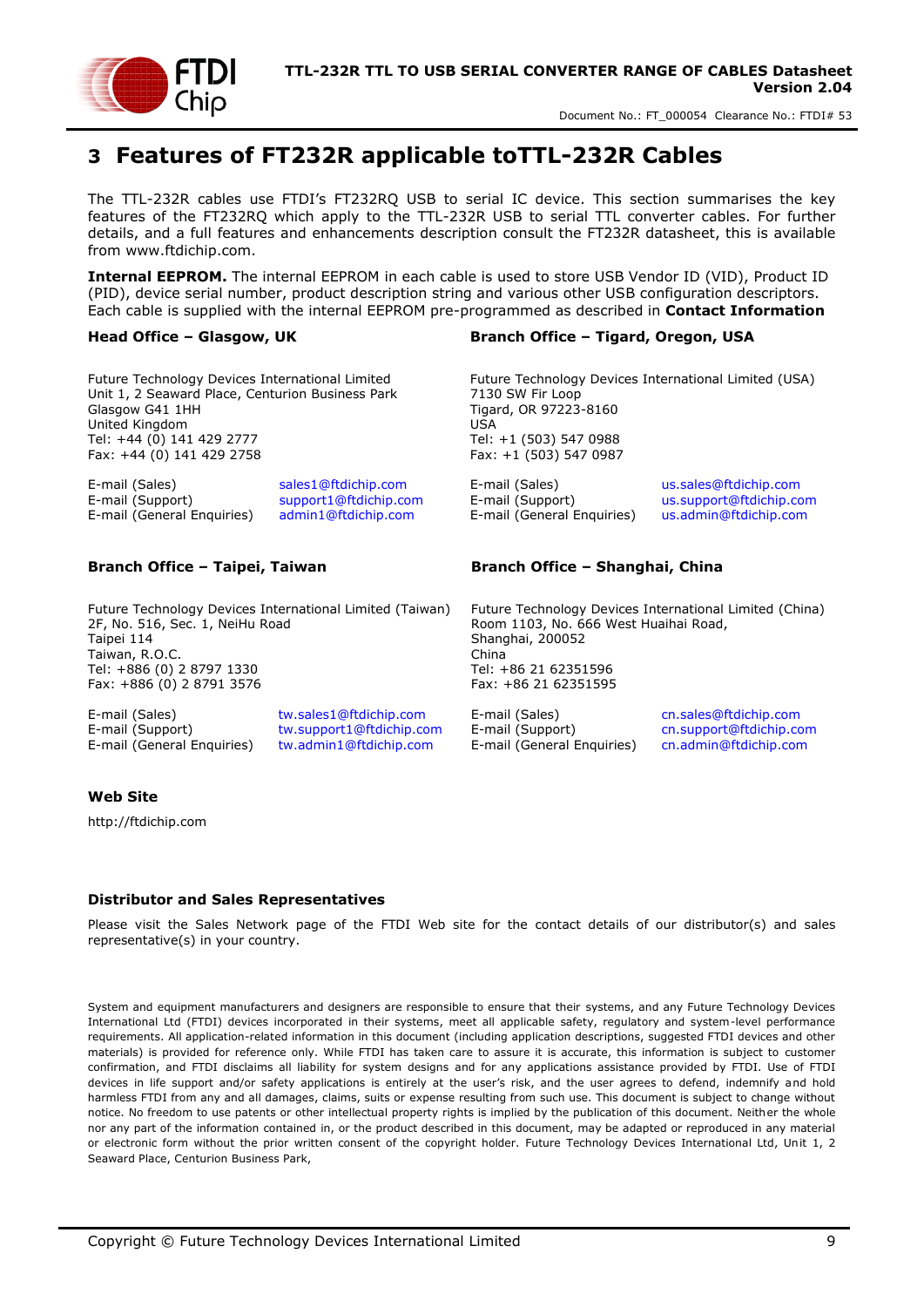

Appendix A - Cable [EEPROM Configuration](#page-23-0). A user area of the internal EEPROM is available to system designers to allow storing additional data. The internal EEPROM descriptors can be programmed in circuit, over USB without any additional voltage requirement. It can be programmed using the FTDI utility software called [FT\\_PROG,](http://www.ftdichip.com/Support/Utilities/FT_Prog_v1.9.zip) which can be downloaded from [FTDI Utilities](http://ftdichip.com/Resources/Utilities.htm) on the FTDI [website](http://www.ftdichip.com/) [\(www.ftdichip.com\)](http://www.ftdichip.com/).

**Lower Operating and Suspend Current.** The FT232R has a low 15mA operating supply current and a very low USB suspend current of approximately 70μA. (Note that during suspend mode, the current drawn by application should not exceed 2.5mA to remain USB compliant)

**Low USB Bandwidth Consumption.** The USB interface of the FT232R, and therefore the TTL-232R cables has been designed to use as little as possible of the total USB bandwidth available from the USB host controller.

**High Output Drive Option.** The UART interface I/O pins on the TTL-232R cables (RXD, TXD, RTS#, and CTS#) can be configured to use the FT232R's high output drive option. This option allows the FT232R I/O pins to drive up to three times the standard signal drive level. This allows multiple devices to be driven, or devices that require a greater signal drive strength to be interfaced to the cables. This option is enabled in the internal EEPROM.

**UART Pin Signal Inversion.** The sense of each of the eight UART signals can be individually inverted by configuring options in the internal EEPROM. For example CTS# (active low) can be changed to CTS (active high), or TXD can be changed to TXD#.

**FTDIChip-ID™.** The FT232R includes the new FTDIChip-ID™ security dongle feature. This FTDIChip-ID™ feature allows a unique number to be burnt into each cable during manufacture. This number cannot be reprogrammed. This number is only readable over USB can be used to form the basis of a security dongle which can be used to protect any customer application software being copied. This allows the possibility of using the TTL-232R cables as a dongle for software licensing. Further to this, a renewable license scheme can be implemented based on the FTDIChip-ID™ number when encrypted with other information. This encrypted number can be stored in the user area of the FT232R internal EEPROM, and can be decrypted, then compared with the protected FTDIChip-ID™ to verify that a license is valid. Web based applications can be used to maintain product licensing this way. An application note, [AN232R-02,](http://ftdichip.com/Documents/AppNotes/AN232R-02_FT232RChipID.pdf) available from [FTDI website](http://www.ftdichip.com/) [\(www.ftdichip.com\)](http://www.ftdichip.com/) describes this feature.

**Improved EMI Performance.** The TTL-232R cables are FCC and CE certified.

**Extended Operating Temperature Range -** The TTL-232R cables are capable of operating over an extended temperature range of -40º to +85º C thus allowing them to be used in automotive or industrial applications.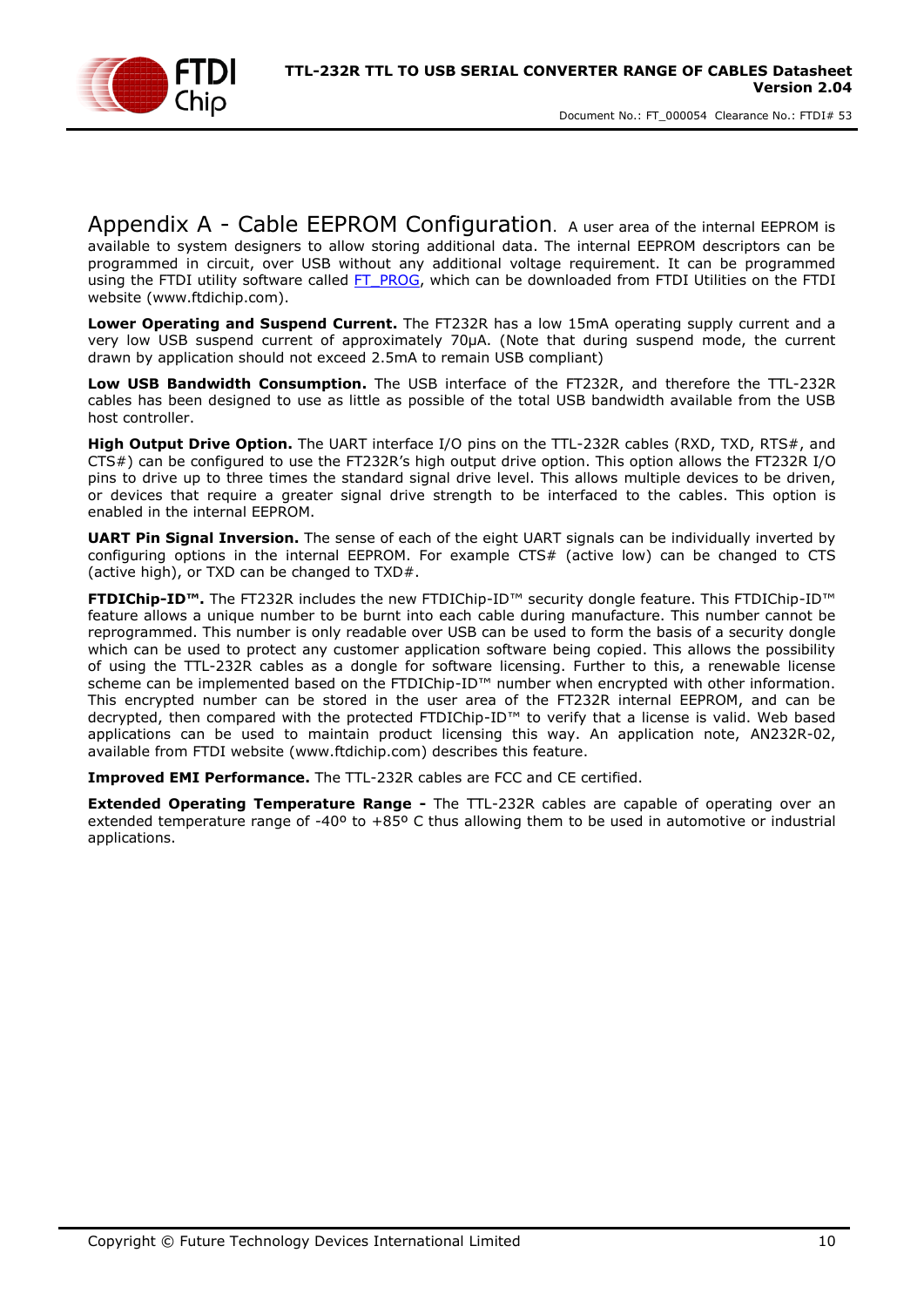

## <span id="page-10-0"></span>**4 TTL-232R-5V and TTL-232R-3V3 Cables**

The TTL-232R-5V and TTL-232R-3V3 cables are both terminated by a 6 way, 0.1", Single-In-Line (SIL) connector. The difference between the two cables is that the TTL-232R-5V operates at +5V levels (signals and power supply) and the TTL-232R-3V3 operates at  $+3.3V$  levels (signals only, VCC=  $+5V$ ).

### <span id="page-10-1"></span>**4.1 TTL-232R-5V, TTL-232R-3V3 Connector Pin Out and Mechanical details**



#### **Figure 4.1 TTL-232R-5V and TTL-232R-3V3, 6 Way Header Pin Out**

<span id="page-10-3"></span>The mechanical details of the 6 way connector are shown in the following diagram



**Figure 4.2 TTL-232R-5V TTL-232R-3V3, 6 Way Header Mechanical Details**

### <span id="page-10-4"></span><span id="page-10-2"></span>**4.2 TTL-232R-5V and TTL-232R-3V3 Cable Signal Descriptions**

| <b>Header Pin</b><br><b>Number</b> | <b>Name</b> | <b>Type</b> | <b>Colour</b> | <b>Description</b>                              |
|------------------------------------|-------------|-------------|---------------|-------------------------------------------------|
| 1                                  | <b>GND</b>  | <b>GND</b>  | <b>Black</b>  | Device ground supply pin.                       |
| 2                                  | CTS#        | Input       | Brown         | Clear to Send Control input / Handshake signal. |
| 3                                  | <b>VCC</b>  | Output      | Red           | +5V output,                                     |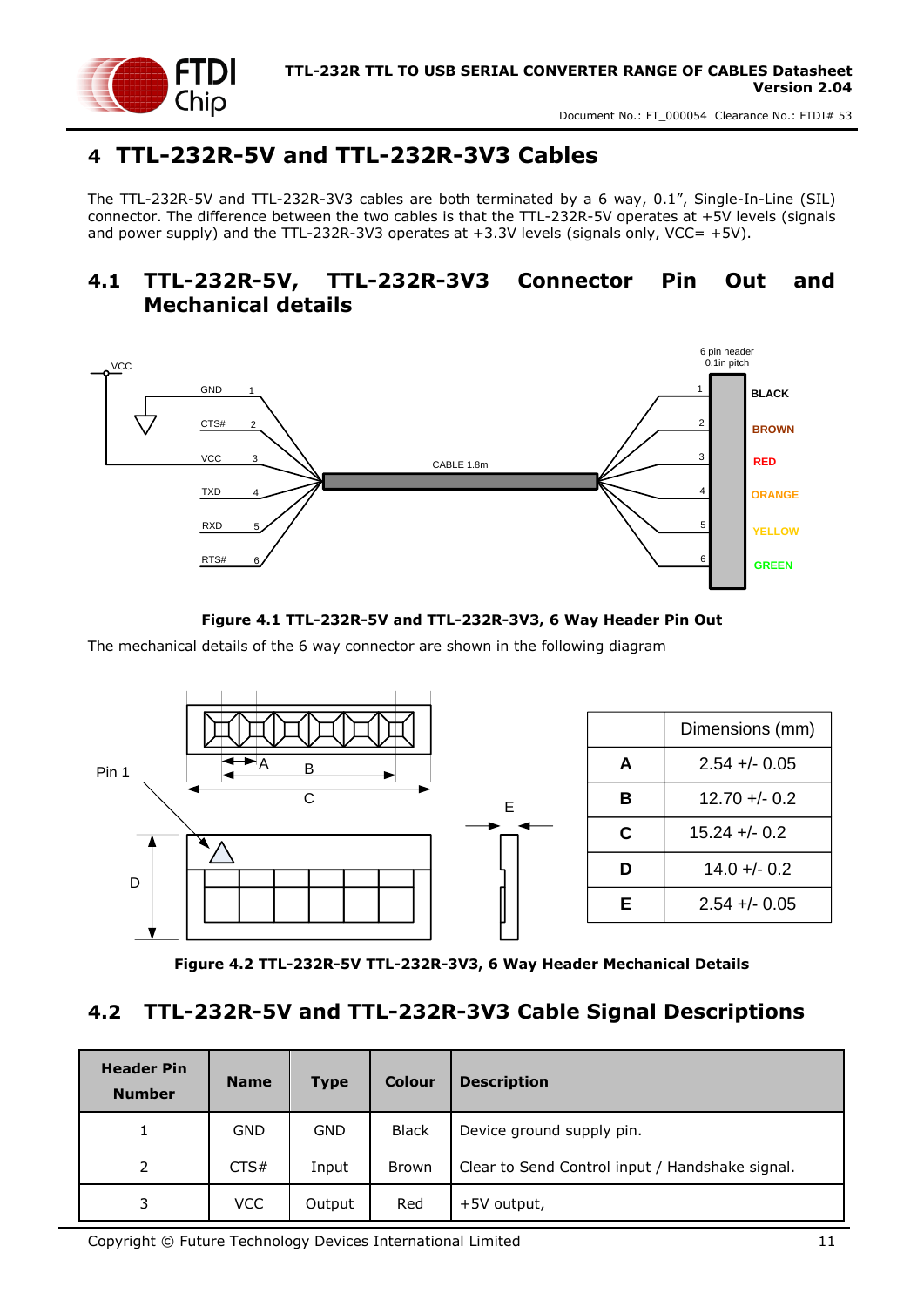

Document No.: FT\_000054 Clearance No.: FTDI# 53

| <b>Header Pin</b><br><b>Number</b> | <b>Name</b> | <b>Type</b> | <b>Colour</b> | <b>Description</b>                                 |
|------------------------------------|-------------|-------------|---------------|----------------------------------------------------|
| 4                                  | <b>TXD</b>  | Output      | Orange        | Transmit Asynchronous Data output.                 |
| 5                                  | <b>RXD</b>  | Input       | Yellow        | Receive Asynchronous Data input.                   |
| 6                                  | RTS#        | Output      | Green         | Request To Send Control Output / Handshake signal. |

**Table 4.1 TTL-232R-5V and TTL-232R-3V3 Cable Signal Descriptions**

### <span id="page-11-3"></span><span id="page-11-0"></span>**4.3 TTL-232R-5V and TTL-232R-3V3 Electrical Parameters**

#### <span id="page-11-1"></span>**4.3.1 TTL-232R-5V Electrical Parameters**

| <b>Parameter</b> | <b>Description</b>             | <b>Minimum</b>           | <b>Typical</b> | <b>Maximum</b> | <b>Units</b> | <b>Conditions</b>                                                       |
|------------------|--------------------------------|--------------------------|----------------|----------------|--------------|-------------------------------------------------------------------------|
| <b>VCC</b>       | Output Power<br>Voltage        | 4.25                     | 5.0            | 5.25           | V            | Dependant on the<br>USB port that the<br>TTL-232R-5V is<br>connected to |
| $I_{\rm O}$      | Output Power<br>Current        | $\overline{\phantom{a}}$ |                | 75             | mA           | Must be less than<br>2.5mA during<br>suspend.                           |
| Τ                | Operating<br>Temperature Range | $-40$                    |                | $+85$          | °C           |                                                                         |

#### **Table 4.2 TTL-232R-5V I/O Operating Parameters**

<span id="page-11-4"></span>

| <b>Parameter</b> | <b>Description</b>                   | <b>Minimum</b> | <b>Typical</b> | <b>Maximum</b> | <b>Units</b> | <b>Conditions</b> |
|------------------|--------------------------------------|----------------|----------------|----------------|--------------|-------------------|
| Voh              | Output Voltage High                  | 3.2            | 4.1            | 4.9            | V            | I source $= 2mA$  |
| Vol              | Output Voltage Low                   | 0.3            | 0.4            | 0.6            | V            | I sink $= 2mA$    |
| Vin              | Input Switching<br>Threshold         | 1.0            | 1.2            | 1.5            | V            |                   |
| <b>VHys</b>      | Input Switching<br><b>Hysteresis</b> |                | 25             | 30             | mV           |                   |

**Table 4.3 TTL-232R-5V I/O Pin Characteristics**

#### <span id="page-11-5"></span><span id="page-11-2"></span>**4.3.2 TTL-232R-3V3 Electrical Parameters**

| <b>Parameter</b> | <b>Description</b>   | <b>Minimum</b> | <b>Typical</b> | <b>Maximum</b> | <b>Units</b> | <b>Conditions</b>                                                        |
|------------------|----------------------|----------------|----------------|----------------|--------------|--------------------------------------------------------------------------|
| <b>VCC</b>       | Output Power Voltage | 4.25           | 5.0            | 5.25           |              | Dependant on the<br>USB port that the<br>TTL-232R-3V3 is<br>connected to |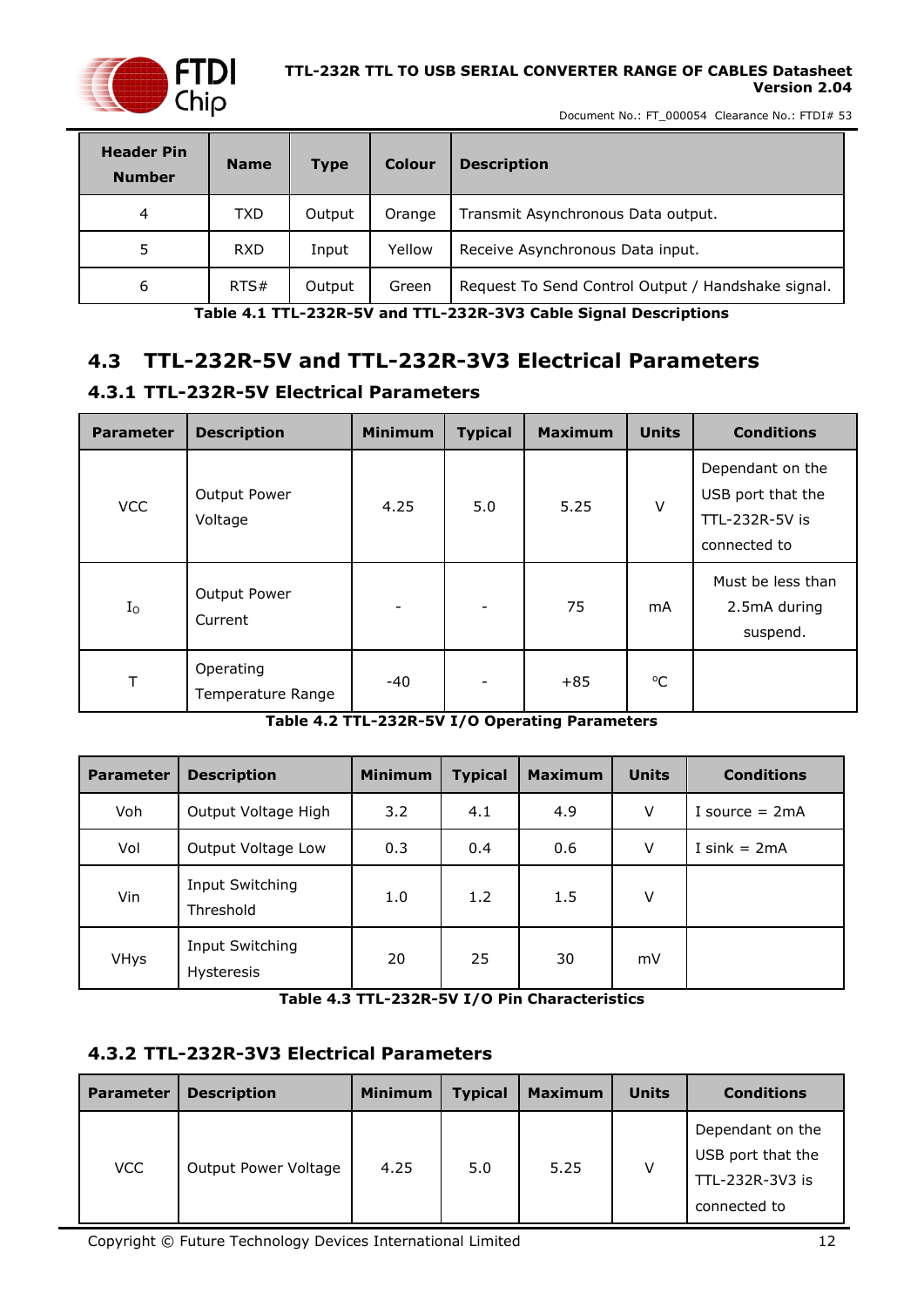

Document No.: FT\_000054 Clearance No.: FTDI# 53

| $I_{\rm O}$ | Output Power Current           | $\overline{\phantom{a}}$ | -                        | 75    | mA          | Must be less than<br>2.5mA during<br>suspend. |
|-------------|--------------------------------|--------------------------|--------------------------|-------|-------------|-----------------------------------------------|
|             | Operating<br>Temperature Range | $-40$                    | $\overline{\phantom{0}}$ | $+85$ | $\rm ^{o}C$ |                                               |

**Table 4.4 TTL-232R-3V3 I/O Operating Parameters**

<span id="page-12-0"></span>

| <b>Parameter</b> | <b>Description</b>            | <b>Minimum</b> | <b>Typical</b> | <b>Maximum</b> | <b>Units</b> | <b>Conditions</b> |
|------------------|-------------------------------|----------------|----------------|----------------|--------------|-------------------|
| Voh              | Output Voltage High           | 2.2            | 2.8            | 3.2            | V            | I source $= 3mA$  |
| Vol              | Output Voltage Low            | 0.3            | 0.4            | 0.6            | V            | I sink $= 8mA$    |
| Vin              | Input Switching<br>Threshold  | 1.0            | 1.2            | 1.5            | V            |                   |
| <b>VHys</b>      | Input Switching<br>Hysteresis | 20             | 25             | 30             | mV           |                   |

<span id="page-12-1"></span>**Table 4.5 TTL-232R-3V3 I/O Pin Characteristics**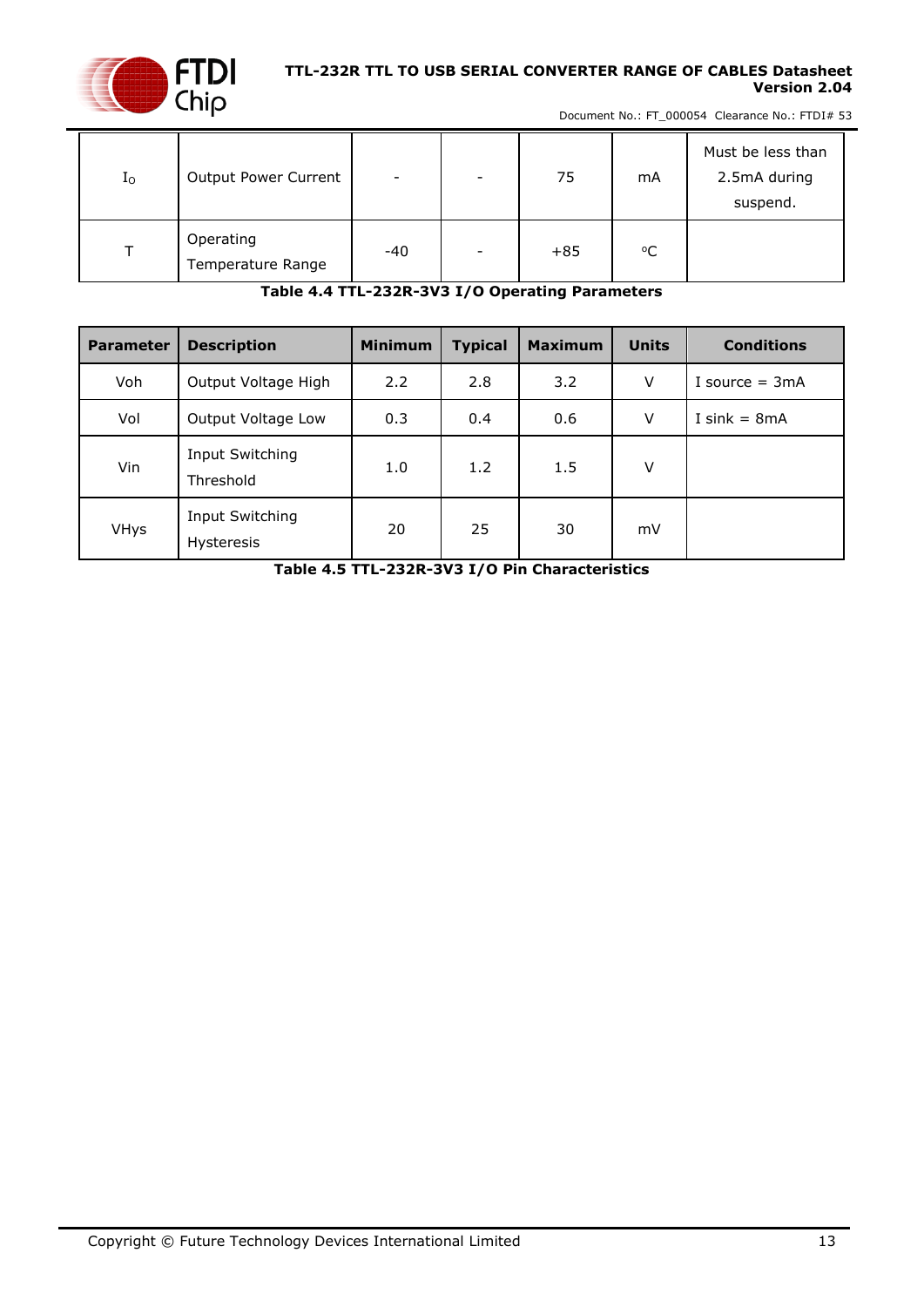

## <span id="page-13-0"></span>**5 TTL-232R-5V-AJ and TTL-232R-3V3-AJ**

The TTL-232R-5V-AJ and TTL-232R-3V3-AJ cables are both terminated by a standard 3.5mm Audio Jack (AJ) connector. The difference between the two cables is that the TTL-232R-5V-AJ operates at +5V levels (signals and power supply) and the TTL-232R-3V3-AJ operates at +3.3V levels (signals and power supply). On these cables the VCC power is not transferred.

#### <span id="page-13-1"></span>**5.1 TTL-232R-5V-AJ, TTL-232R-3V3-AJ Connector Pin Out and Mechanical details**



**Figure 5.1 TTL-232R-5V and TTL-232R-3V3, -AJ Pin Out**

<span id="page-13-3"></span>The mechanical details of the Audio Jack connector are shown in the following **[Figure 5.2](#page-13-2)**.



<span id="page-13-2"></span>**Figure 5.2 TTL-232R-5V-AJ and TTL-232R-3V3-AJ Audio Jack Mechanical Details** Dimensions in mm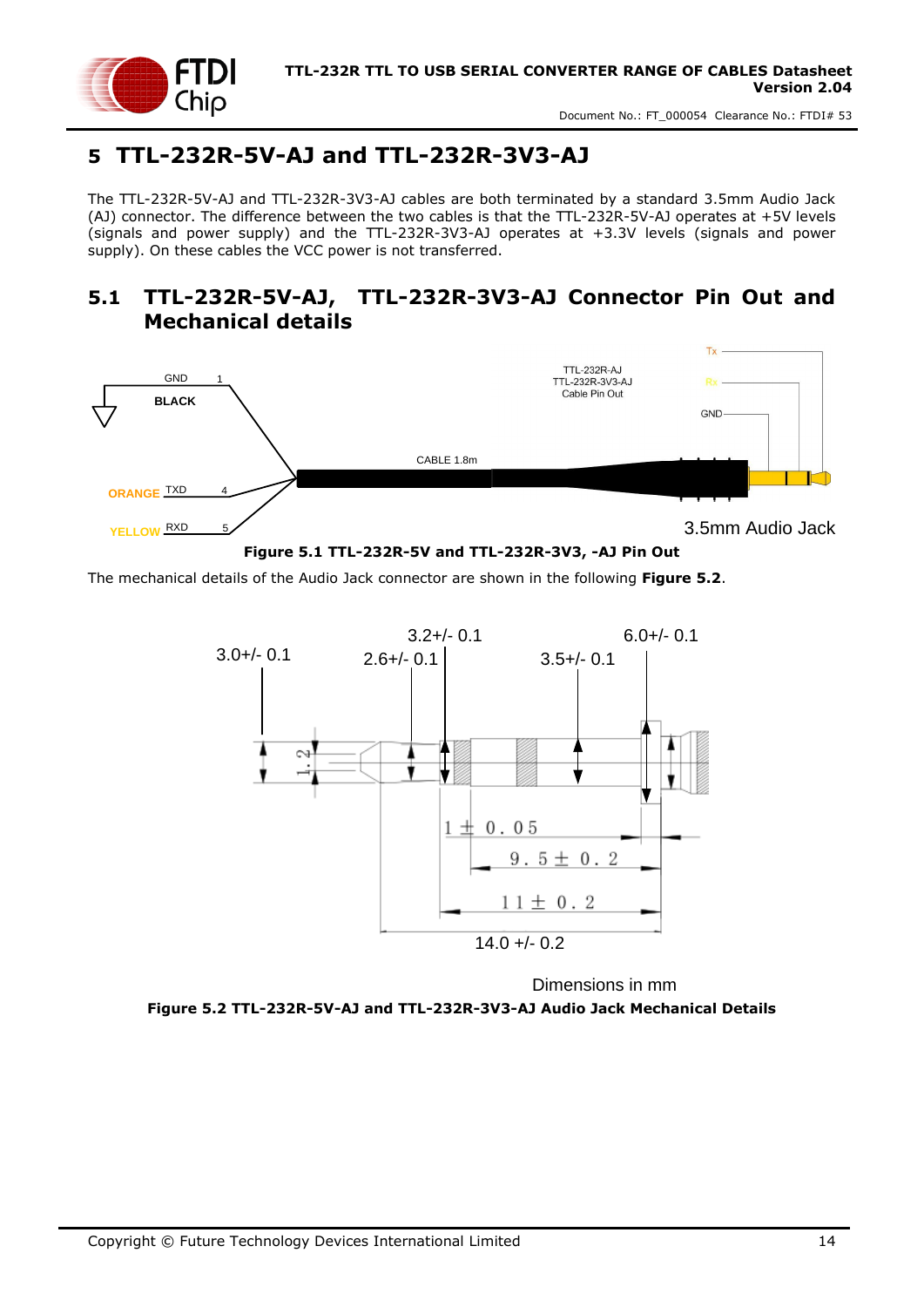

### <span id="page-14-0"></span>**5.2 TTL-232R-5V-AJ and TTL-232R-3V3-AJ Cable Signal Descriptions**

| <b>Header Pin</b><br><b>Number</b> | <b>Name</b> | <b>Type</b> | <b>Description</b>                 |
|------------------------------------|-------------|-------------|------------------------------------|
| TIP                                | <b>TXD</b>  | Output      | Transmit Asynchronous Data output. |
| <b>RING</b>                        | <b>RXD</b>  | Input       | Receive Asynchronous Data input.   |
| <b>SLEEVE</b>                      | GND         | GND         | GND                                |

**Table 5.1 TTL-232R-5V-AJ and TTL-232R-3V3-AJ Cable Signal Descriptions**

### <span id="page-14-4"></span><span id="page-14-1"></span>**5.3 TTL-232R-5V-AJ and TTL-232R-3V3-AJ Electrical Parameters**

#### <span id="page-14-2"></span>**5.3.1 TTL-232R-5V-AJ Electrical Parameters**

| <b>Parameter</b> | <b>Description</b>             | <b>Minimum</b>           | <b>Typical</b> | <b>Maximum</b> | <b>Units</b> | <b>Conditions</b>                             |
|------------------|--------------------------------|--------------------------|----------------|----------------|--------------|-----------------------------------------------|
| $I_{\rm O}$      | Output Power<br>Current        | $\overline{\phantom{0}}$ |                | 75             | mA           | Must be less than<br>2.5mA during<br>suspend. |
| т                | Operating<br>Temperature Range | $-40$                    |                | $+85$          | °C           |                                               |

**Table 5.2 TTL-232R-5V-AJ I/O Operating Parameters**

<span id="page-14-5"></span>

| <b>Parameter</b> | <b>Description</b>                   | <b>Minimum</b> | <b>Typical</b> | <b>Maximum</b> | <b>Units</b> | <b>Conditions</b> |
|------------------|--------------------------------------|----------------|----------------|----------------|--------------|-------------------|
| Voh              | Output Voltage High                  | 3.2            | 4.1            | 4.9            | V            | I source $= 6mA$  |
| Vol              | Output Voltage Low                   | 0.3            | 0.4            | 0.6            | V            | I sink = $6mA$    |
| Vin              | Input Switching<br>Threshold         | 1.0            | 1.2            | 1.5            | V            |                   |
| <b>VHys</b>      | Input Switching<br><b>Hysteresis</b> | 20             | 25             | 30             | mV           |                   |

**Table 5.3 TTL-232R-5V-AJ I/O Pin Characteristics**

#### <span id="page-14-6"></span><span id="page-14-3"></span>**5.3.2 TTL-232R-3V3-AJ Electrical Parameters**

| <b>Parameter</b> | <b>Description</b>             | <b>Minimum</b>    | <b>Typical</b> | <b>Maximum</b> | <b>Units</b> | <b>Conditions</b>                             |
|------------------|--------------------------------|-------------------|----------------|----------------|--------------|-----------------------------------------------|
| $I_{\rm O}$      | Output Power<br>Current        | $\qquad \qquad -$ |                | 75             | mA           | Must be less than<br>2.5mA during<br>suspend. |
|                  | Operating<br>Temperature Range | $-40$             |                | $+85$          | °C           |                                               |

#### <span id="page-14-7"></span>**Table 5.4 TTL-232R-3V3-AJ I/O Operating Parameters**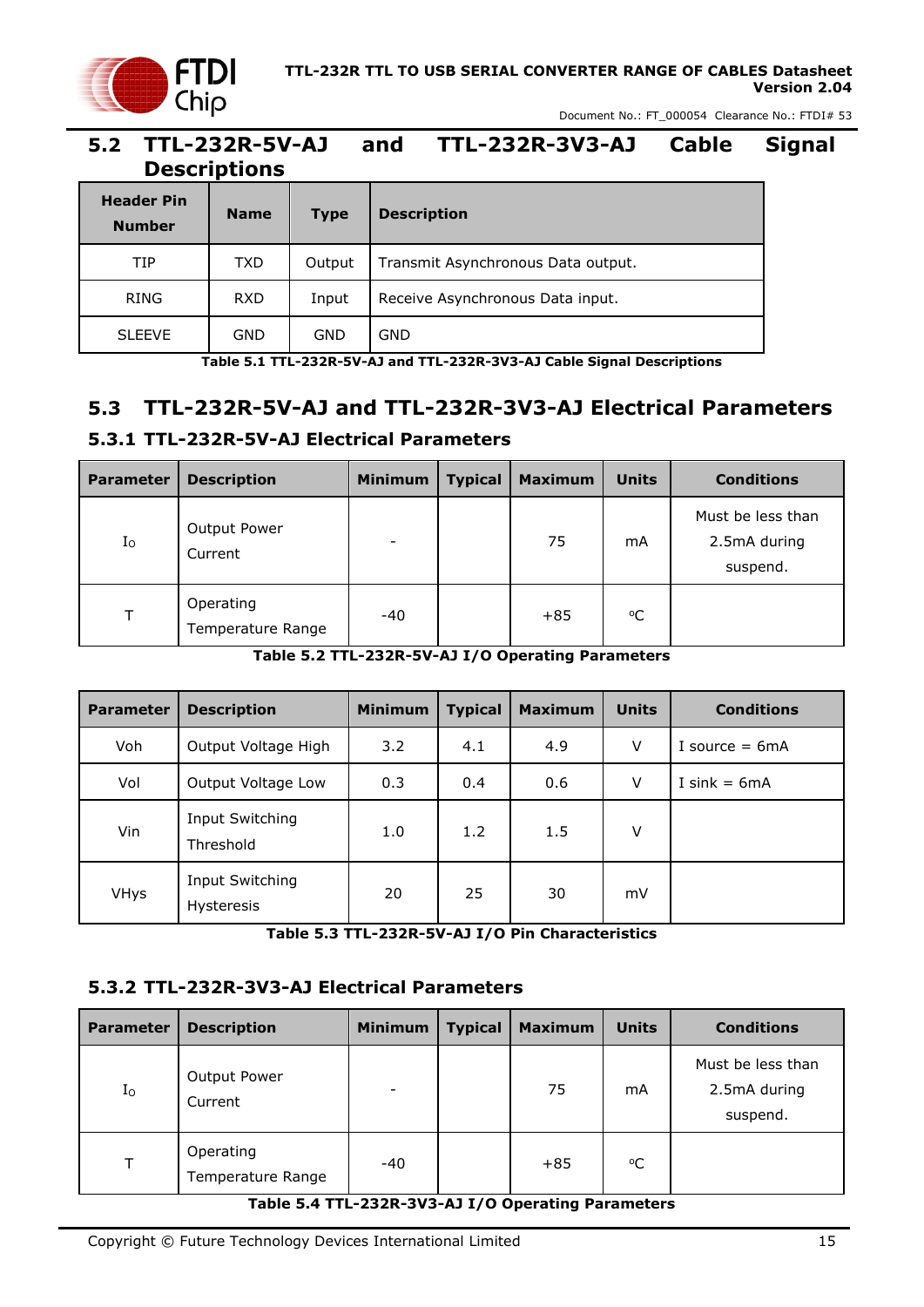

Document No.: FT\_000054 Clearance No.: FTDI# 53

| <b>Parameter</b> | <b>Description</b>                   | <b>Minimum</b> | <b>Typical</b> | <b>Maximum</b> | <b>Units</b> | <b>Conditions</b> |
|------------------|--------------------------------------|----------------|----------------|----------------|--------------|-------------------|
| Voh              | Output Voltage High                  | 2.2            | 2.8            | 3.2            | V            | I source $= 3mA$  |
| Vol              | Output Voltage Low                   | 0.3            | 0.4            | 0.6            | V            | I sink = $8mA$    |
| Vin              | Input Switching<br>Threshold         | 1.0            | 1.2            | 1.5            | V            |                   |
| <b>VHys</b>      | Input Switching<br><b>Hysteresis</b> | 20             | 25             | 30             | mV           |                   |

<span id="page-15-0"></span>**Table 5.5 TTL-232R-3V3-AJ I/O Pin Characteristics**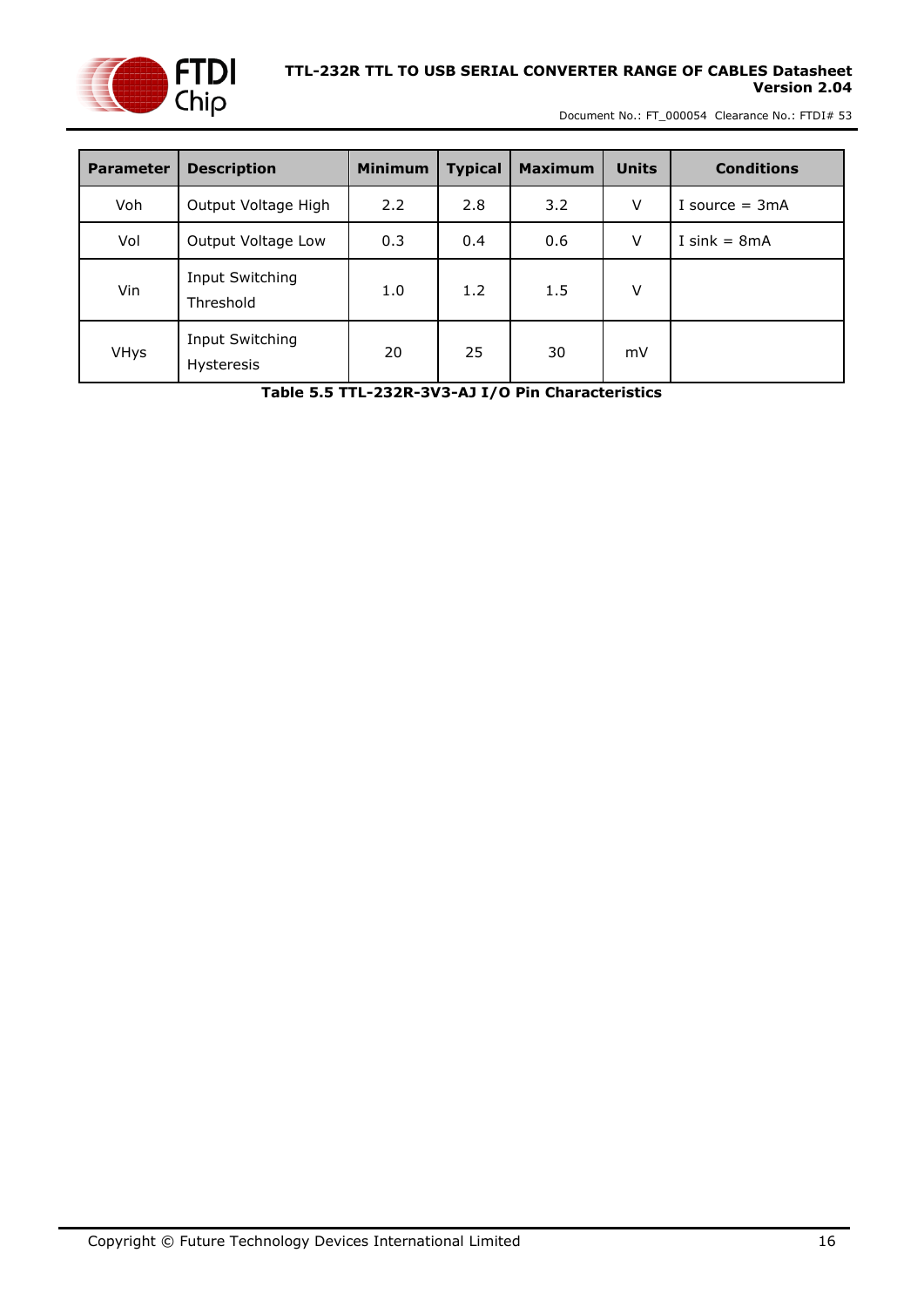

## <span id="page-16-0"></span>**6 TTL-232R-5V-WE and TTL-232R-3V3-WE Cables**

The TTL-232R-5V-WE and TTL-232R-3V3-WE cables are both un-terminated; they are bare and tinned wires. The difference between the two cables is that the TTL-232R-5V-WE operates at +5V levels (signals and power supply) and the TTL-232R-3V3-WE operates at  $+3.3V$  levels (signals only, VCC=+5V).

#### <span id="page-16-1"></span>**6.1 TTL-232R-5V-WE, TTL-232R-3V3-WE Connections and Mechanical Details**

The following [Figure 6.1](#page-16-3) shows the cable signals and the wire colours for these signals on the TTL-232R-5V-WE and TTL-232R-3V3-WE cables.



<span id="page-16-3"></span>**Figure 6.1 TTL-232R-5V-WE and TTL-232R-3V3-WE Connections**



<span id="page-16-4"></span>**Figure 6.2 TTL-232R-5V-WE and TTL-232R-3V3-WE Mechanical Details (dimensions in mm)**

#### <span id="page-16-2"></span>**6.2 TTL-232R-5V-WE and TTL-232R-3V3-WE Cable Signal Descriptions**

| Colour       | <b>Name</b> | <b>Type</b> | <b>Description</b>                                                     |
|--------------|-------------|-------------|------------------------------------------------------------------------|
| <b>Black</b> | GND         | GND         | Device ground supply pin.                                              |
| <b>Brown</b> | CTS#        | Input       | Clear to Send Control input / Handshake signal.                        |
| Red          | VCC         | Output      | +5V output                                                             |
| Orange       | <b>TXD</b>  | Output      | Transmit Asynchronous Data output.                                     |
| Yellow       | <b>RXD</b>  | Input       | Receive Asynchronous Data input.                                       |
| Green        | RTS#        | Output      | Request To Send Control Output / Handshake signal.                     |
|              |             |             | Table 6 1 TTI-232R-5V-WF and TTI-232R-3V3-WF Cable Signal Descriptions |

<span id="page-16-5"></span>**Table 6.1 TTL-232R-5V-WE and TTL-232R-3V3-WE Cable Signal Descriptions**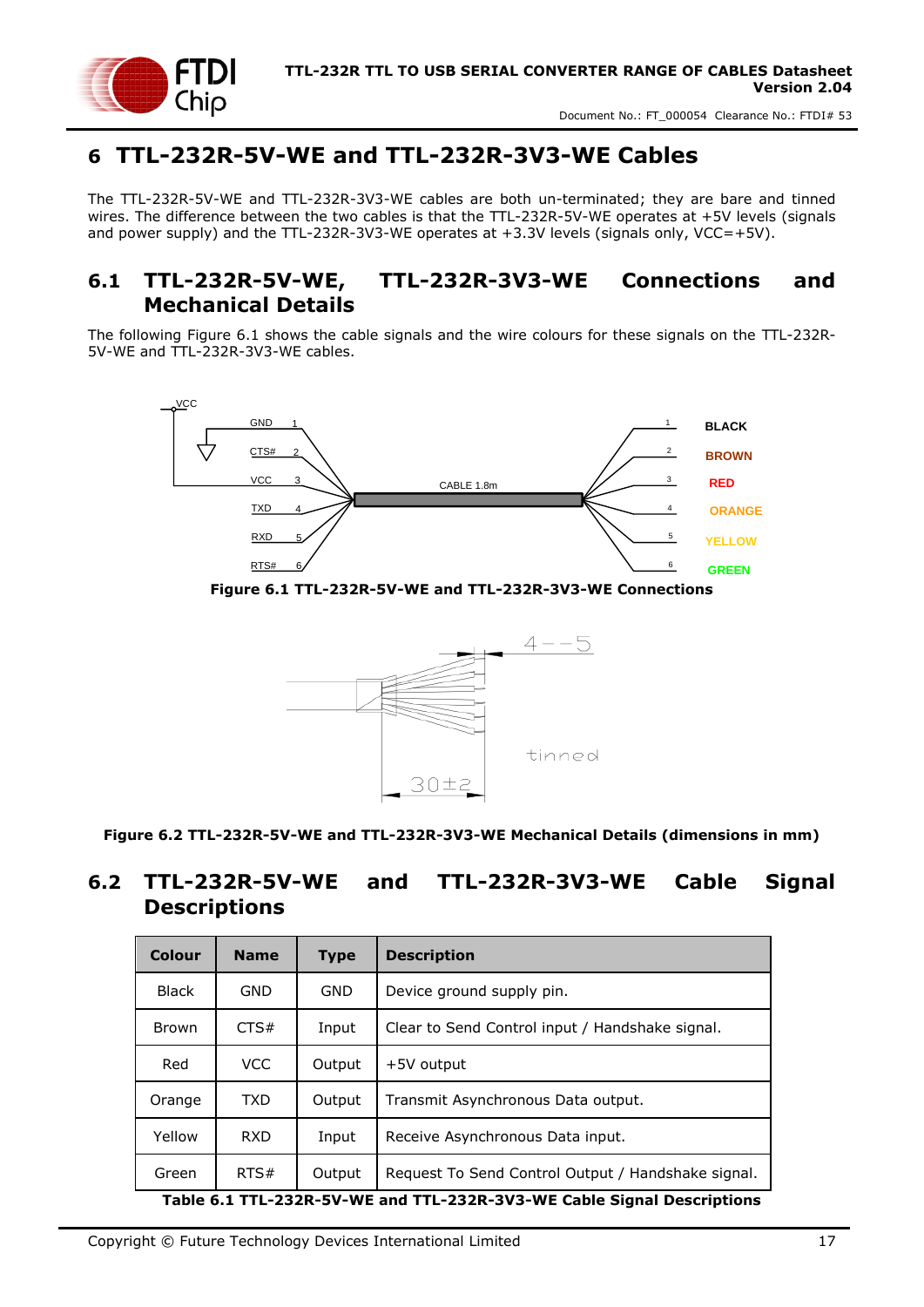

#### <span id="page-17-0"></span>**6.3 TTL-232R-5V-WE and TTL-232R-3V3-WE Electrical Parameters**

#### <span id="page-17-1"></span>**6.3.1 TTL-232R-5V-WE Electrical Parameters**

| <b>Parameter</b> | <b>Description</b>             | <b>Minimum</b> | <b>Typical</b> | <b>Maximum</b> | <b>Units</b> | <b>Conditions</b>                                                          |
|------------------|--------------------------------|----------------|----------------|----------------|--------------|----------------------------------------------------------------------------|
| <b>VCC</b>       | Output Power<br>Voltage        | 4.25           | 5.0            | 5.25           | V            | Dependant on the<br>USB port that the<br>TTL-232R-5V-WE is<br>connected to |
| $I_{\rm O}$      | Output Power<br>Current        | -              |                | 75             | mA           | Must be less than<br>2.5mA during<br>suspend.                              |
| Т                | Operating<br>Temperature Range | -40            |                | $+85$          | $^{\circ}C$  |                                                                            |

**Table 6.2 TTL-232R-5V-WE I/O Operating Parameters**

<span id="page-17-3"></span>

| <b>Parameter</b> | <b>Description</b>            | <b>Minimum</b> | <b>Typical</b> | <b>Maximum</b> | <b>Units</b> | <b>Conditions</b> |
|------------------|-------------------------------|----------------|----------------|----------------|--------------|-------------------|
| Voh              | Output Voltage High           | 3.2            | 4.1            | 4.9            | v            | I source $= 6mA$  |
| Vol              | Output Voltage Low            | 0.3            | 0.4            | 0.6            | V            | I sink = $6mA$    |
| Vin              | Input Switching<br>Threshold  | 1.0            | 1.2            | 1.5            | v            |                   |
| <b>VHys</b>      | Input Switching<br>Hysteresis | 20             | 25             | 30             | mV           |                   |

**Table 6.3 TTL-232R-5V-WE I/O Pin Characteristics**

#### <span id="page-17-4"></span><span id="page-17-2"></span>**6.3.2 TTL-232R-3V3-WE Electrical Parameters**

| <b>Parameter</b> | <b>Description</b>             | <b>Minimum</b>           | <b>Typical</b> | <b>Maximum</b> | <b>Units</b> | <b>Conditions</b>                                                           |
|------------------|--------------------------------|--------------------------|----------------|----------------|--------------|-----------------------------------------------------------------------------|
| <b>VCC</b>       | Output Power<br>Voltage        | 4.25                     | 5.0            | 5.25           | V            | Dependant on the<br>USB port that the<br>TTL-232R-3V3-WE is<br>connected to |
| $I_{\rm O}$      | Output Power<br>Current        | $\overline{\phantom{a}}$ |                | 75             | mA           | Must be less than<br>2.5mA during<br>suspend.                               |
| Т                | Operating<br>Temperature Range | $-40$                    |                | $+85$          | $^{\circ}$ C |                                                                             |

<span id="page-17-5"></span>**Table 6.4 TTL-232R-3V3-WE I/O Operating Parameters**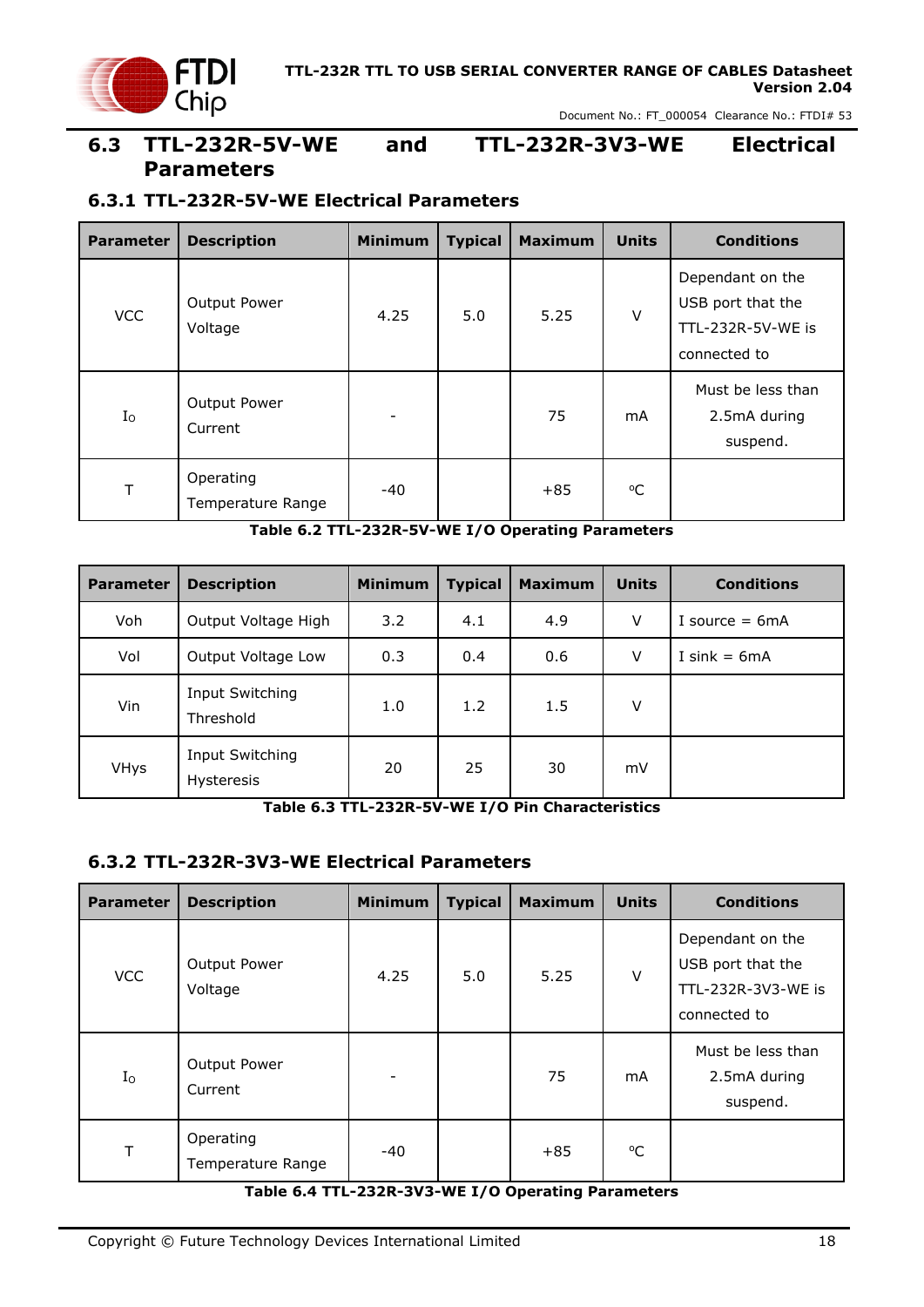

Document No.: FT\_000054 Clearance No.: FTDI# 53

| <b>Parameter</b> | <b>Description</b>            | <b>Minimum</b> | <b>Typical</b> | <b>Maximum</b> | <b>Units</b> | <b>Conditions</b> |
|------------------|-------------------------------|----------------|----------------|----------------|--------------|-------------------|
| Voh              | Output Voltage High           | 2.2            | 2.8            | 3.2            | V            | I source $= 3mA$  |
| Vol              | Output Voltage Low            | 0.3            | 0.4            | 0.6            | V            | I sink = $8mA$    |
| Vin              | Input Switching<br>Threshold  | 1.0            | 1.2            | 1.5            | ٧            |                   |
| <b>VHys</b>      | Input Switching<br>Hysteresis | 20             | 25             | 30             | mV           |                   |

<span id="page-18-0"></span>**Table 6.5 TTL-232R-3V3-WE I/O Pin Characteristics**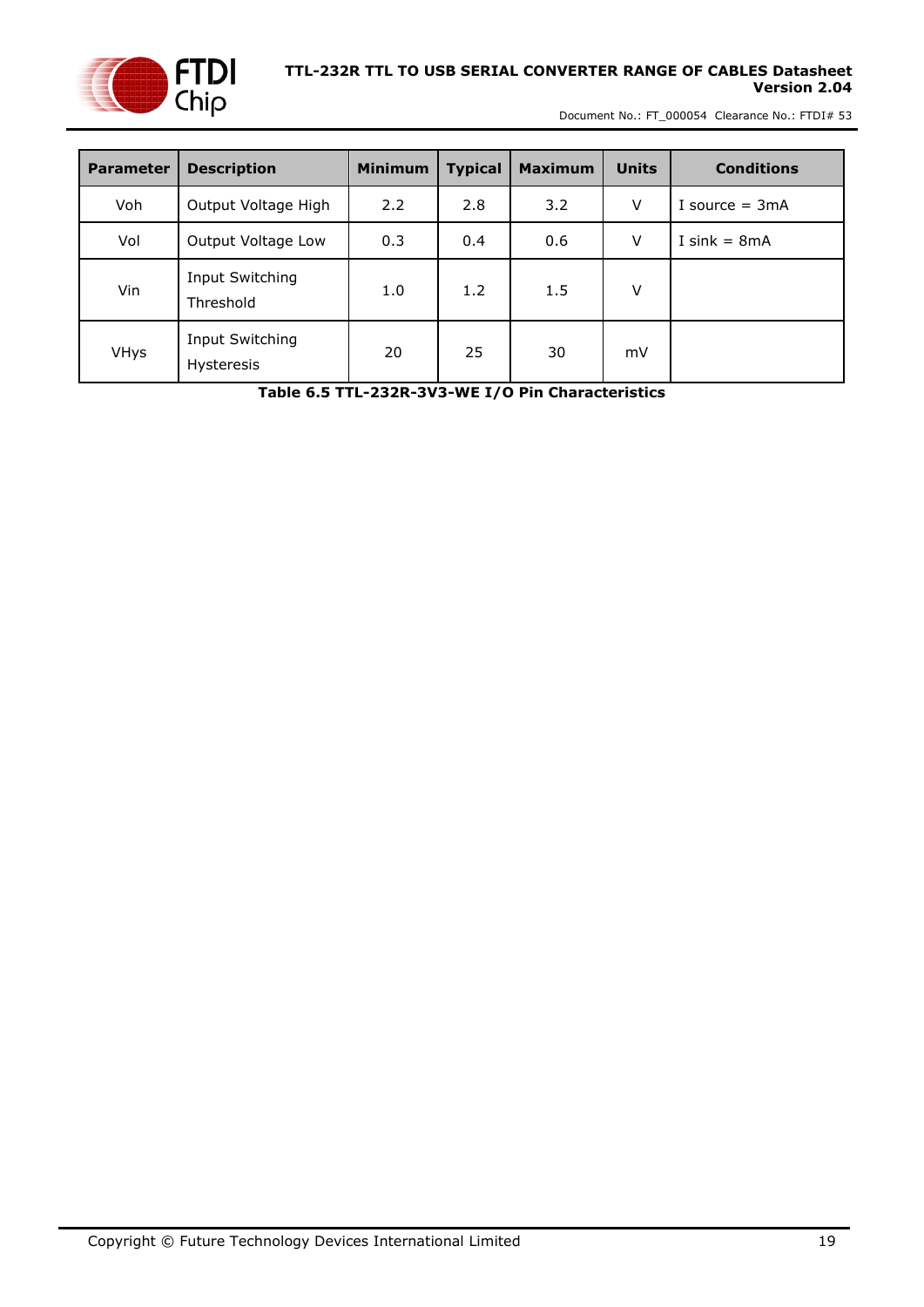

## <span id="page-19-0"></span>**7 TTL-232R-3V3-2mm Cables**

The TTL-232R-3V3-2mm cable is terminated by an 8 way, 2mm pitch, Single-In-Line (SIL) keyed connector. The TTL-232R-3V3-2mm operates at +3.3V levels (signals and power supply). These cables are primarily intended for interfacing the FTDI VDRIVE2 and VMUSIC2 modules.

Note that when connected to VDRIVE2 or VMUSIC2 module, the TTL-232R-3V3-2mm cable 8-way connector pin 1 connects to pin 8 of the module, and pin 8 of the cable connects to pin 1 of the cable.

#### <span id="page-19-1"></span>**7.1 TTL-232R-3V3-2mm Connector Pin Out and Mechanical details**



**Figure 7.1 TTL-232R-3V3-2mm, 8 Way Header Pin Out**

<span id="page-19-2"></span>The mechanical details of the 2mm pitch 8 way, keyed, connector are shown in the following diagram



<span id="page-19-3"></span>**Figure 7.2 TTL**-**232R-3V3-2mm, 2mm pitch, Keyed, 8 way Header Mechanical Details**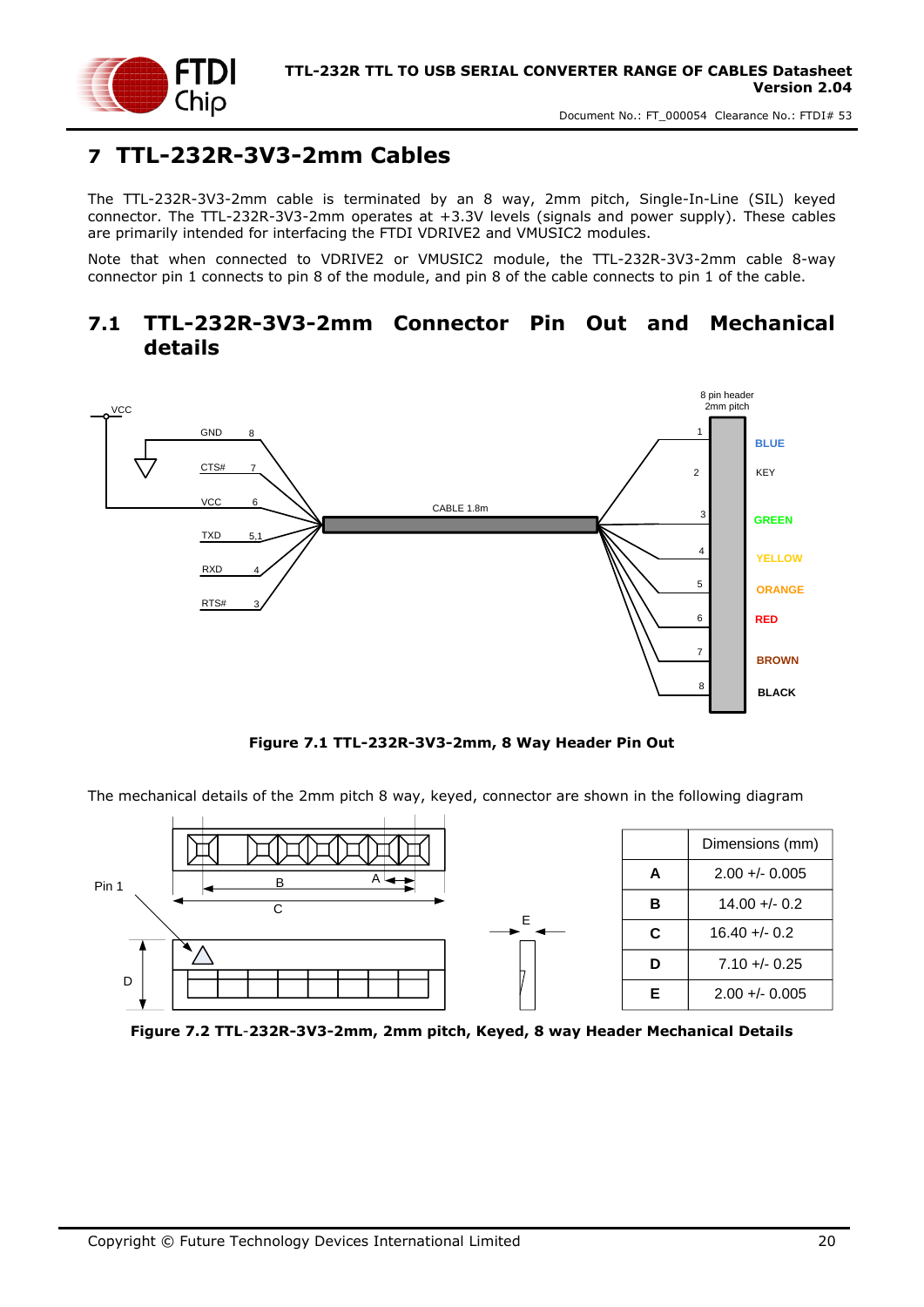

## <span id="page-20-0"></span>**7.2 TTL-232R-3V3-2mm Cable Signal Descriptions**

| <b>Header Pin</b><br><b>Number</b> | <b>Name</b> | <b>Type</b> | <b>Colour</b> | <b>Description</b>                                                                                                                                                                                        |
|------------------------------------|-------------|-------------|---------------|-----------------------------------------------------------------------------------------------------------------------------------------------------------------------------------------------------------|
| 1                                  | RI#         | Output      | Blue          | Ring Indicator Control Input. When remote wake up<br>is enabled taking RI# low (20ms active low pulse)<br>can be used to resume the VMUSIC2 or VDRIVE2<br>host controller from suspend. Connected to TXD. |
| $\overline{2}$                     | <b>KEY</b>  | <b>KEY</b>  | <b>KEY</b>    | This connection is keyed to connect to the VRDIVE2<br>or the VMUSIC2 modules                                                                                                                              |
| 3                                  | RTS#        | Output      | Green         | Request To Send Control Output / Handshake signal.                                                                                                                                                        |
| 4                                  | <b>RXD</b>  | Input       | Yellow        | Receive Asynchronous Data input.                                                                                                                                                                          |
| 5                                  | <b>TXD</b>  | Output      | Orange        | Transmit Asynchronous Data output.                                                                                                                                                                        |
| 6                                  | <b>VCC</b>  | Output      | Red           | +5V output,                                                                                                                                                                                               |
| 7                                  | CTS#        | Input       | <b>Brown</b>  | Clear to Send Control input / Handshake signal.                                                                                                                                                           |
| 8                                  | <b>GND</b>  | <b>GND</b>  | <b>Black</b>  | Device ground supply pin.                                                                                                                                                                                 |

**Table 7.1 TTL-232R-3V3-2mm Cable Signal Descriptions**

#### <span id="page-20-2"></span><span id="page-20-1"></span>**7.3 TTL-232R-3V3-2mm Electrical Parameters**

| <b>Parameter</b> | <b>Description</b>             | <b>Minimum</b>           | <b>Typical</b> | <b>Maximum</b> | <b>Units</b> | <b>Conditions</b>                                                            |
|------------------|--------------------------------|--------------------------|----------------|----------------|--------------|------------------------------------------------------------------------------|
| <b>VCC</b>       | Output Power<br>Voltage        | 4.25                     | 5.0            | 5.25           | $\vee$       | Dependant on the<br>USB port that the<br>TTL-232R-3V3-2mm<br>is connected to |
| $I_{\rm O}$      | Output Power<br>Current        | $\overline{\phantom{a}}$ |                | 75             | mA           | Must be less than<br>2.5mA during<br>suspend.                                |
| T                | Operating<br>Temperature Range | $-40$                    |                | $+85$          | $^{\circ}C$  |                                                                              |

<span id="page-20-3"></span>**Table 7.2 TTL-232R-3V3-2mm I/O Operating Parameters**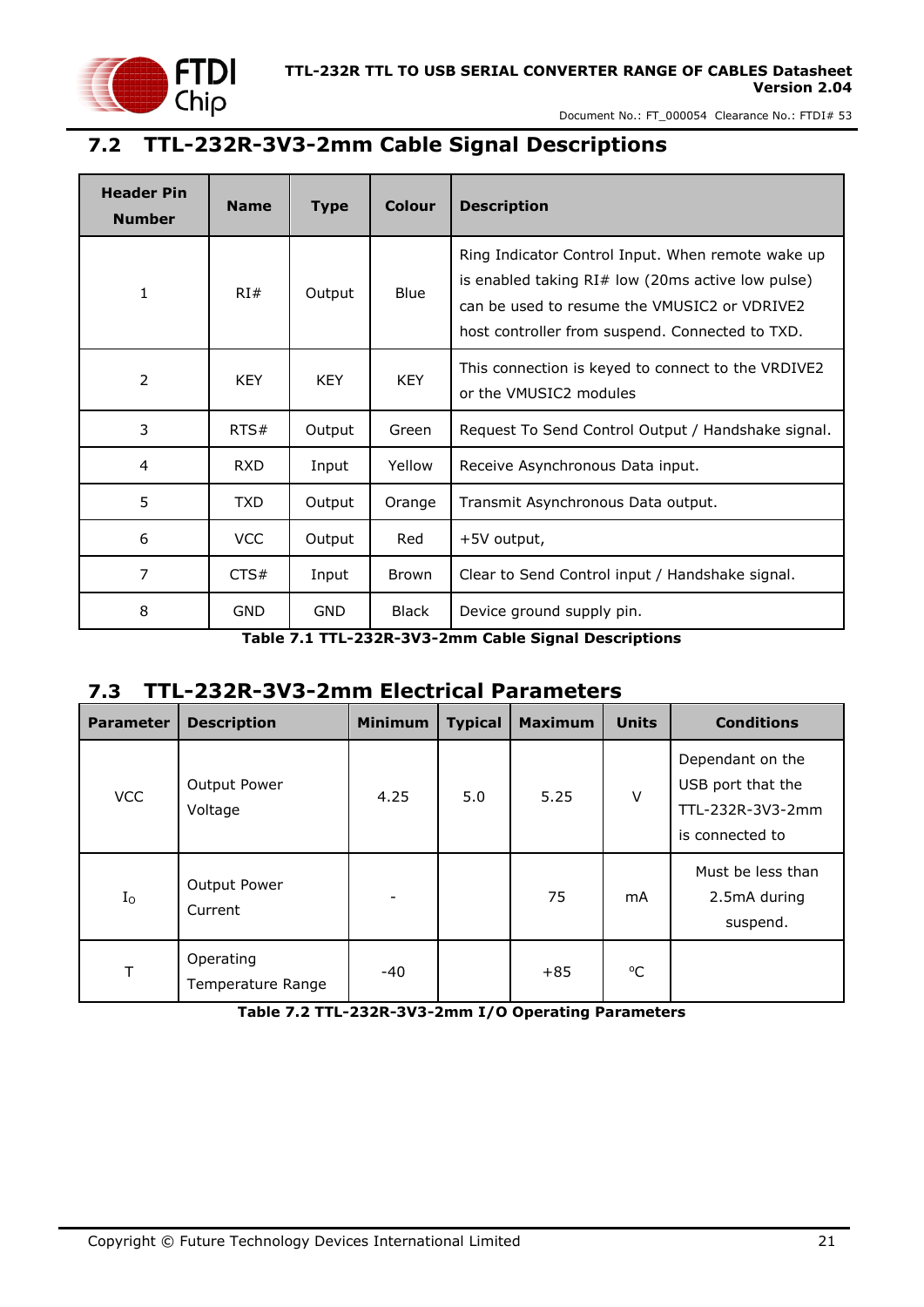

Document No.: FT\_000054 Clearance No.: FTDI# 53

| <b>Parameter</b> | <b>Description</b>                   | <b>Minimum</b> | <b>Typical</b> | <b>Maximum</b> | <b>Units</b> | <b>Conditions</b> |
|------------------|--------------------------------------|----------------|----------------|----------------|--------------|-------------------|
| Voh              | Output Voltage High                  | 2.2            | 2.8            | 3.2            | V            | I source $= 3mA$  |
| Vol              | Output Voltage Low                   | 0.3            | 0.4            | 0.6            | V            | I sink = $8mA$    |
| Vin              | Input Switching<br>Threshold         | 1.0            | 1.2            | 1.5            | V            |                   |
| <b>VHys</b>      | Input Switching<br><b>Hysteresis</b> | 20             | 25             | 30             | mV           |                   |

<span id="page-21-0"></span>**Table 7.3 TTL-232R-3V3-2mm I/O Pin Characteristics**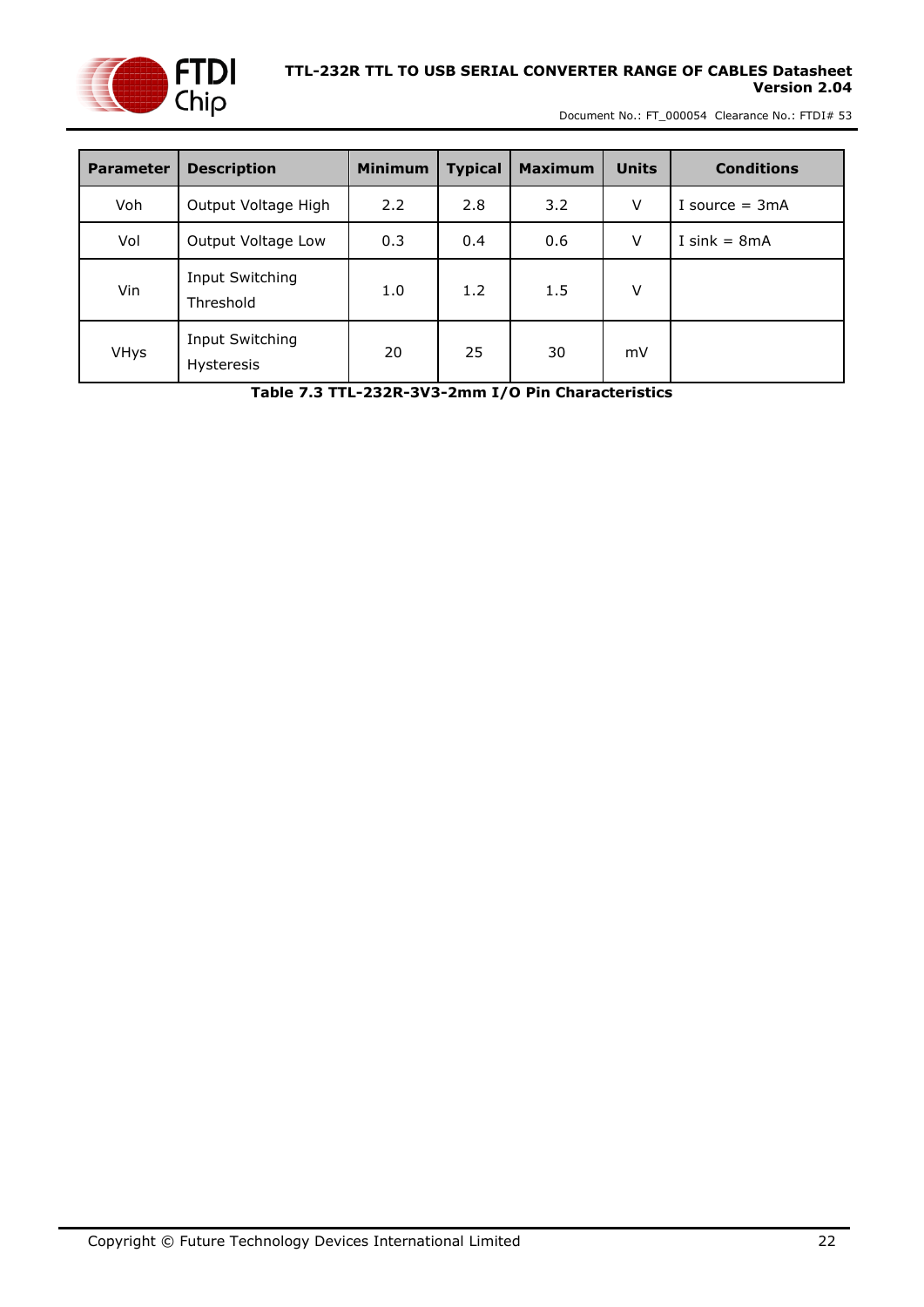

## <span id="page-22-0"></span>**8 Cable PCB Circuit Schematic**

The circuit schematic for the small internal electronic circuit board, utilising the FTDI FT232R, which is encapsulated into the USB connector end of the cable, is shown in [Figure 8.1.](#page-22-1)

Customised versions of these cables are also available. Users interested in customised versions of these cables should contact FTDI sales [\(sales1@ftdichip.com\).](mailto:sales1@ftdichip.com)



<span id="page-22-1"></span>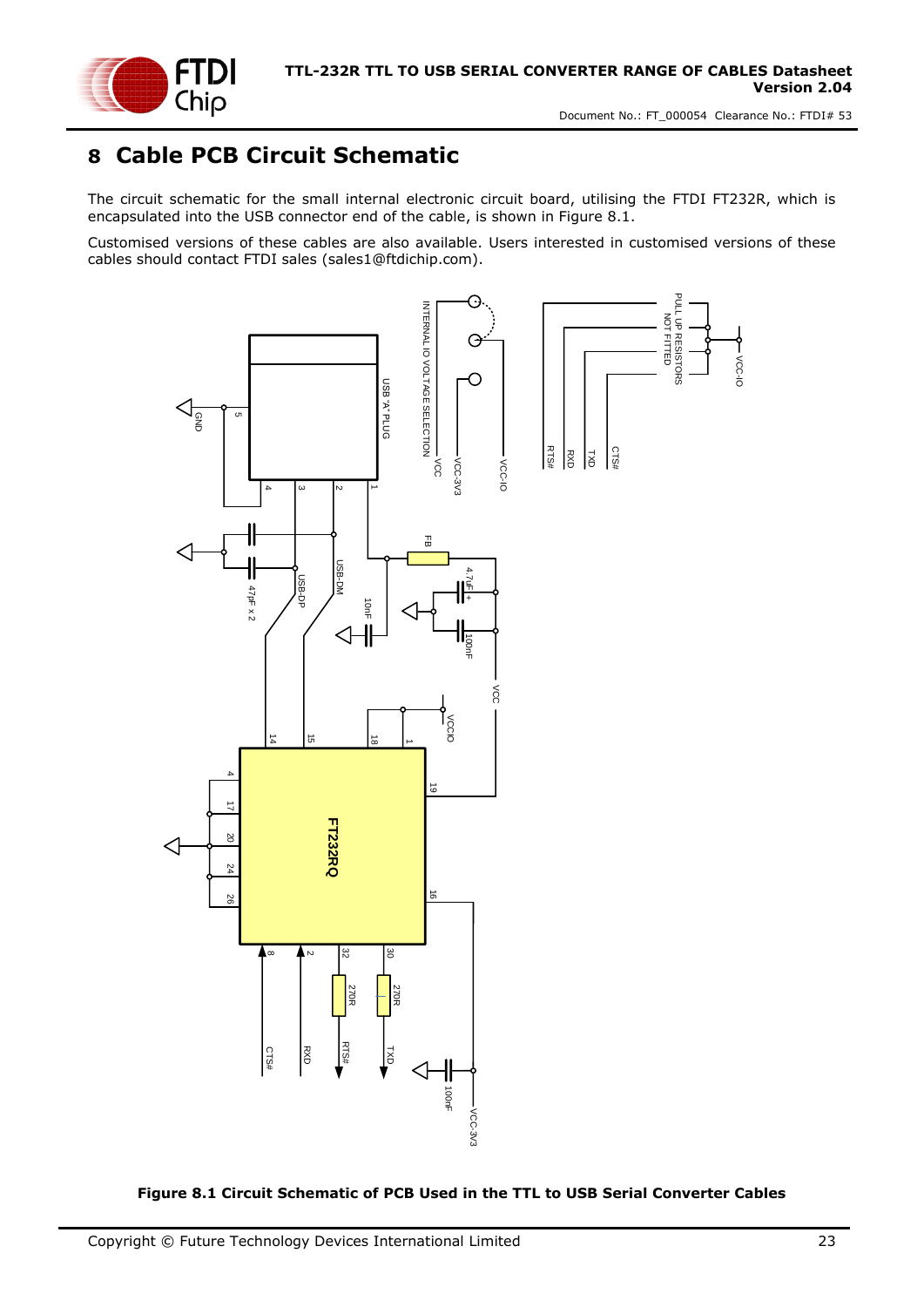

### <span id="page-23-0"></span>**9 Contact Information**

#### **Head Office – Glasgow, UK Branch Office – Tigard, Oregon, USA**

Future Technology Devices International Limited Unit 1, 2 Seaward Place, Centurion Business Park Glasgow G41 1HH United Kingdom Tel: +44 (0) 141 429 2777 Fax: +44 (0) 141 429 2758

E-mail (Sales) [sales1@ftdichip.com](mailto:sales1@ftdichip.com) E-mail (Sales) [us.sales@ftdichip.com](mailto:us.sales@ftdichip.com) E-mail (Support) [support1@ftdichip.com](mailto:support1@ftdichip.com) E-mail (Support) [us.support@ftdichip.com](mailto:us.support@ftdichip.com)<br>E-mail (General Enquiries) admin1@ftdichip.com E-mail (General Enquiries) us.admin@ftdichip.com

Future Technology Devices International Limited (USA) 7130 SW Fir Loop Tigard, OR 97223-8160 USA Tel: +1 (503) 547 0988 Fax: +1 (503) 547 0987

E-mail (General Enquiries)

#### **Branch Office – Taipei, Taiwan Branch Office – Shanghai, China**

Future Technology Devices International Limited (China) Room 1103, No. 666 West Huaihai Road, Shanghai, 200052 China Tel: +86 21 62351596 Fax: +86 21 62351595

E-mail (General Enquiries) [tw.admin1@ftdichip.com](mailto:tw.admin1@ftdichip.com) E-mail (General Enquiries) [cn.admin@ftdichip.com](mailto:cn.admin@ftdichip.com)

Future Technology Devices International Limited (Taiwan) 2F, No. 516, Sec. 1, NeiHu Road Taipei 114 Taiwan, R.O.C. Tel: +886 (0) 2 8797 1330 Fax: +886 (0) 2 8791 3576

E-mail (Sales) [tw.sales1@ftdichip.com](mailto:tw.sales1@ftdichip.com) E-mail (Sales) [cn.sales@ftdichip.com](mailto:cn.sales@ftdichip.com) E-mail (Support) [tw.support1@ftdichip.com](mailto:tw.support1@ftdichip.com) E-mail (Support) [cn.support@ftdichip.com](mailto:cn.support@ftdichip.com)

#### **Web Site**

[http://ftdichip.com](http://ftdichip.com/)

#### **Distributor and Sales Representatives**

Please visit the Sales Network page of the [FTDI Web site](http://ftdichip.com/FTSalesNetwork.htm) for the contact details of our distributor(s) and sales representative(s) in your country.

System and equipment manufacturers and designers are responsible to ensure that their systems, and any Future Technology Devices International Ltd (FTDI) devices incorporated in their systems, meet all applicable safety, regulatory and system-level performance requirements. All application-related information in this document (including application descriptions, suggested FTDI devices and other materials) is provided for reference only. While FTDI has taken care to assure it is accurate, this information is subject to customer confirmation, and FTDI disclaims all liability for system designs and for any applications assistance provided by FTDI. Use of FTDI devices in life support and/or safety applications is entirely at the user's risk, and the user agrees to defend, indemnify and hold harmless FTDI from any and all damages, claims, suits or expense resulting from such use. This document is subject to change without notice. No freedom to use patents or other intellectual property rights is implied by the publication of this document. Neither the whole nor any part of the information contained in, or the product described in this document, may be adapted or reproduced in any material or electronic form without the prior written consent of the copyright holder. Future Technology Devices International Ltd, Unit 1, 2 Seaward Place, Centurion Business Park,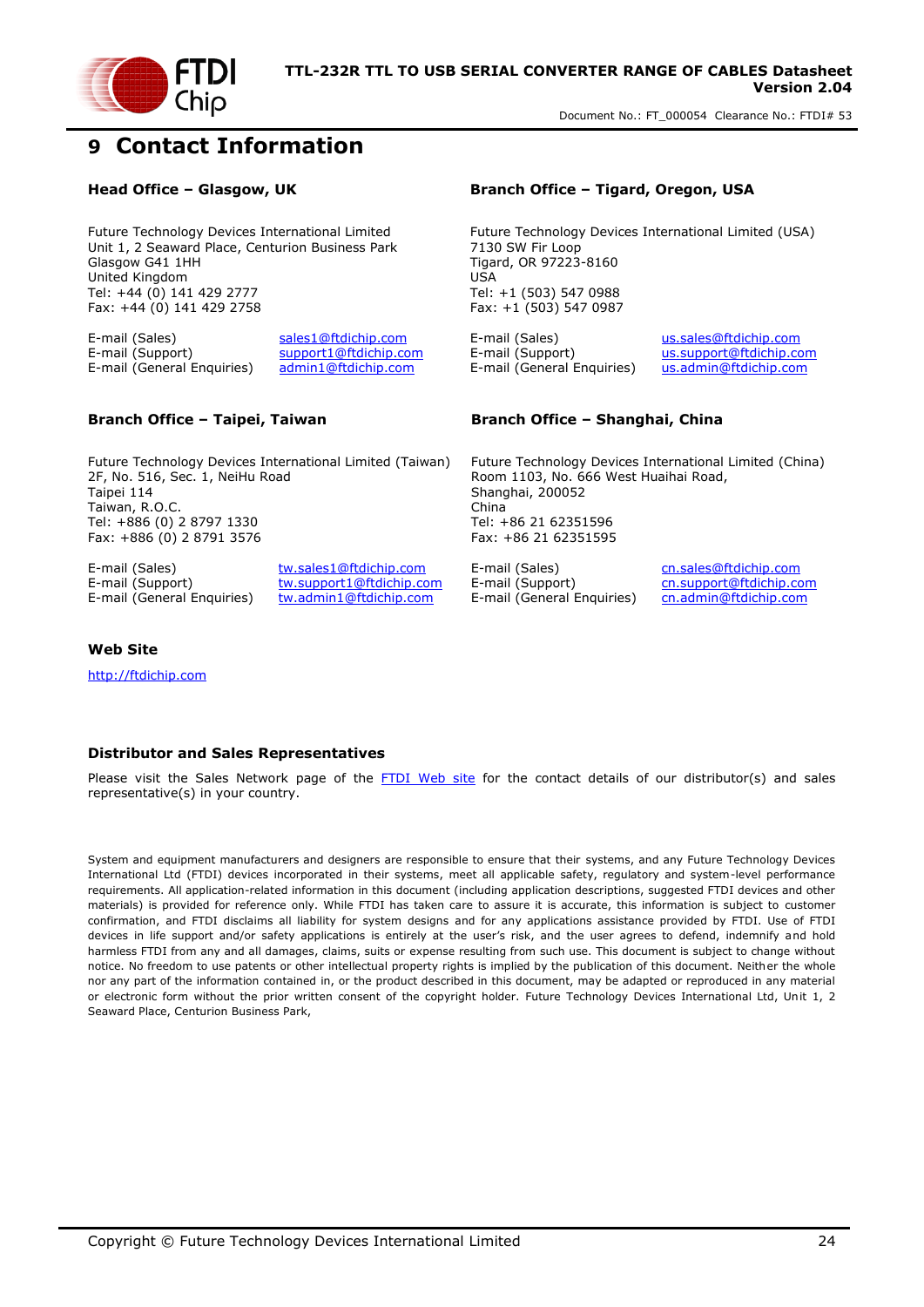

## <span id="page-24-0"></span>**Appendix A - Cable EEPROM Configuration**

Each TTL-232R cable is controlled by the FTDI FT232R IC. This FT232R device contains an EEPROM which contains the USB configuration descriptors for that device. When the cable is plugged into a PC or a USB reset is performed, the PC will read these descriptors. The default values stored into the internal EEPROM are defined in the table given below –

| <b>Parameter</b>                     | <b>Value</b>       | <b>Notes</b>                                                                                                                                                                                                                                                                 |
|--------------------------------------|--------------------|------------------------------------------------------------------------------------------------------------------------------------------------------------------------------------------------------------------------------------------------------------------------------|
| USB Vendor ID (VID)                  | 0403h              | FTDI default VID (hex)                                                                                                                                                                                                                                                       |
| USB Product UD (PID)                 | 6001h              | FTDI default PID (hex)                                                                                                                                                                                                                                                       |
| Serial Number Enabled?               | Yes                |                                                                                                                                                                                                                                                                              |
| Serial Number                        | See Note           | A unique serial number is generated and<br>programmed into the EEPROM during device final<br>test.                                                                                                                                                                           |
| Pull down I/O Pins in USB<br>Suspend | <b>Disabled</b>    | Enabling this option will make the device pull down<br>on the UART interface lines when the power is shut<br>off (PWREN# is high).                                                                                                                                           |
| Manufacturer Name                    | <b>FTDI</b>        |                                                                                                                                                                                                                                                                              |
| Product Description                  | See note           | Product description depends on the cable. The<br>following lists the Product description for each<br>different cable.<br>TTL-232R-5V<br>TTL-232R-3V3<br>TTL-232R-5V-AJ<br>TTL-232R-AJ-3V3<br>TTL-232R-5V-WE<br>TTL-232R-3V3-WE<br>$TTL-232R-3V3-2mm = USB < ->$ Serial Cable |
| Max Bus Power Current                | 90 <sub>m</sub> A  |                                                                                                                                                                                                                                                                              |
| Power Source                         | <b>Bus Powered</b> |                                                                                                                                                                                                                                                                              |
| Device Type                          | <b>FT232R</b>      |                                                                                                                                                                                                                                                                              |
| <b>USB Version</b>                   | 0200               | Returns USB 2.0 device description to the host.<br>Note: The device is be a USB 2.0 Full Speed device<br>(12Mb/s) as opposed to a USB 2.0 High Speed<br>device (480Mb/s).                                                                                                    |
| Remote Wake Up                       | Disabled           |                                                                                                                                                                                                                                                                              |
| High Current I/Os                    | Enabled            | Enables the high drive level on the UART and CBUS<br>I/O pins.                                                                                                                                                                                                               |
| Load VCP Driver                      | Enabled            | Makes the device load the VCP driver interface for<br>the device.                                                                                                                                                                                                            |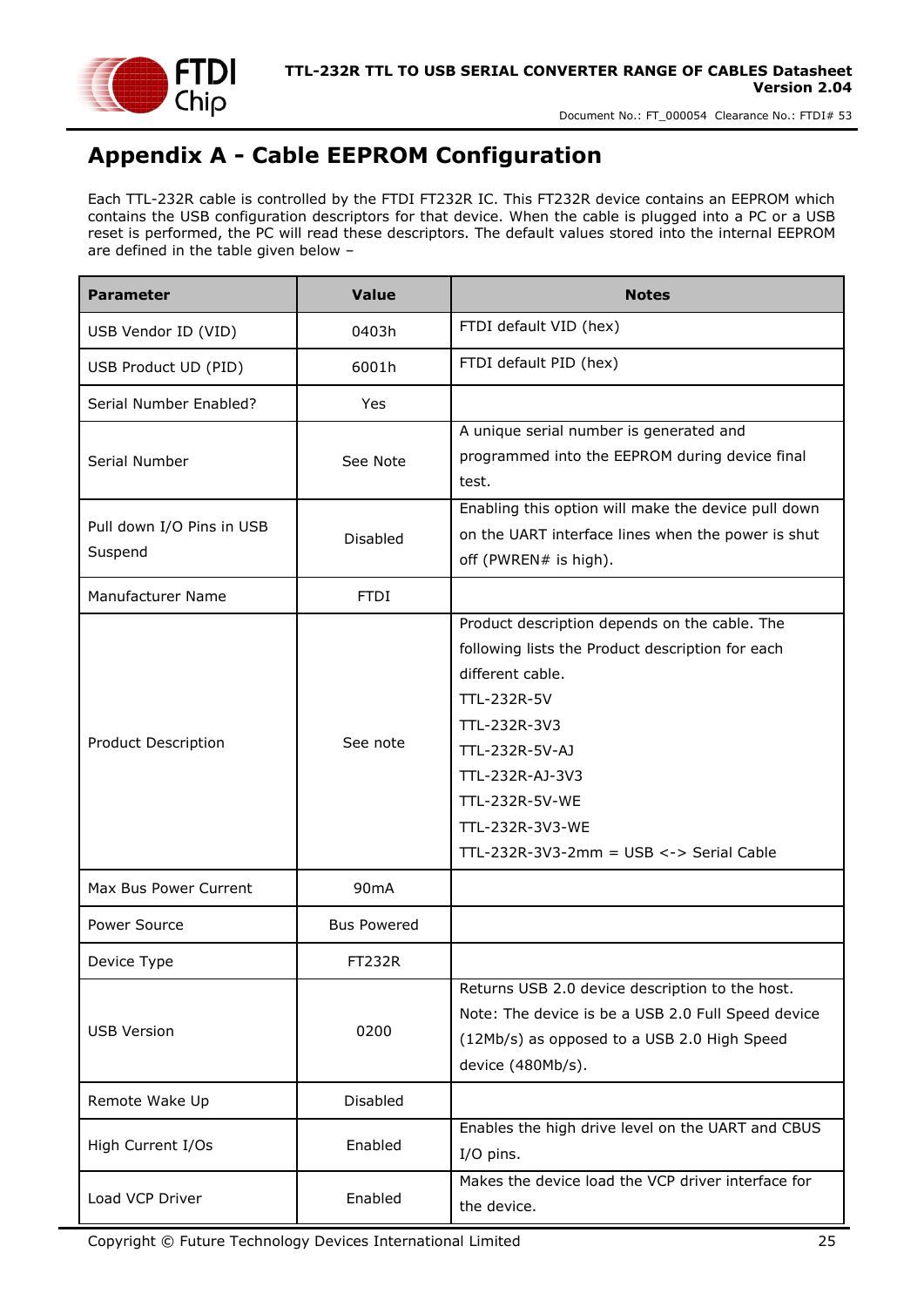

Document No.: FT\_000054 Clearance No.: FTDI# 53

| <b>Parameter</b> | <b>Value</b> | <b>Notes</b>                               |  |
|------------------|--------------|--------------------------------------------|--|
| Invert TXD       | Disabled     | Signal on this pin becomes TXD# if enable. |  |
| Invert RXD       | Disabled     | Signal on this pin becomes RXD# if enable. |  |
| Invert RTS#      | Disabled     | Signal on this pin becomes RTS if enable.  |  |
| Invert CTS#      | Disabled     | Signal on this pin becomes CTS if enable.  |  |

**Table 0.1 Default Internal EEPROM Configuration**

<span id="page-25-0"></span>The internal EEPROM in the cable can be re-programmed over USB using the utility program [FT\\_PROG.](http://www.ftdichip.com/Support/Utilities/FT_Prog_v1.9.zip) [FT\\_PROG](http://www.ftdichip.com/Support/Utilities/FT_Prog_v1.9.zip) can be downloaded from the [www.ftdichip.com.](file://///glaspssv1/General/Engineering/Engineering%20_Documents/DS_TTL-232R/DS_TTL-232R_V200/www.ftdichip.com) Version 2.8a or later is required for the FT232R chip. Users who do not have their own USB Vendor ID but who would like to use a unique Product ID in their design can apply to FTDI for a free block of unique PIDs. Contact FTDI support for this service.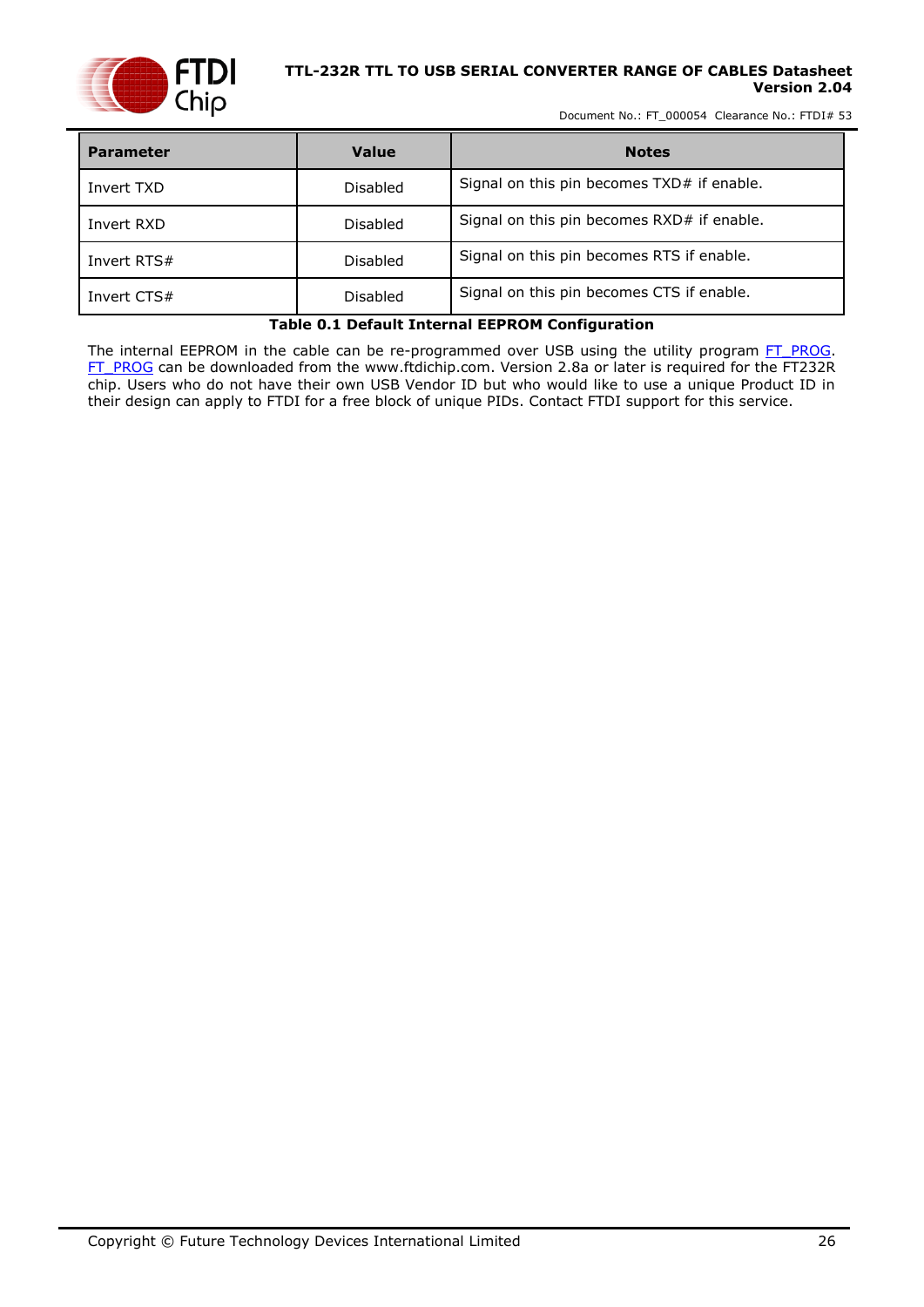

## <span id="page-26-0"></span>**Appendix B - References**

#### <span id="page-26-1"></span>**Document References**

[FT232R USB UART IC Datasheet](https://www.ftdichip.com/Support/Documents/DataSheets/ICs/DS_FT232R.pdf)

### <span id="page-26-2"></span>**Acronyms and Abbreviations**

| Terms         | <b>Description</b>                                  |
|---------------|-----------------------------------------------------|
| <b>DLL</b>    | Dynamic Link Library                                |
| <b>EHCI</b>   | Enhanced Host Controller Interface                  |
| <b>EEPROM</b> | Electrically Erasable Programmable Read Only Memory |
| <b>FPGA</b>   | Field Programmable Gate Array                       |
| IC            | <b>Integrated Circuit</b>                           |
| <b>MCU</b>    | Microcontroller Unit                                |
| <b>RoHS</b>   | Restriction of Hazardous Substance                  |
| <b>SIL</b>    | Single In Line                                      |
| OHCI          | Open Host Controller Interface                      |
| <b>PLD</b>    | Programmable Logic Device                           |
| TTL           | Transistor-Transistor Logic                         |
| <b>USB</b>    | Universal Serial Bus                                |
| <b>UART</b>   | Universal Asynchronous Receiver/Transmitter         |
| UHCI          | Universal Host Controller Interface                 |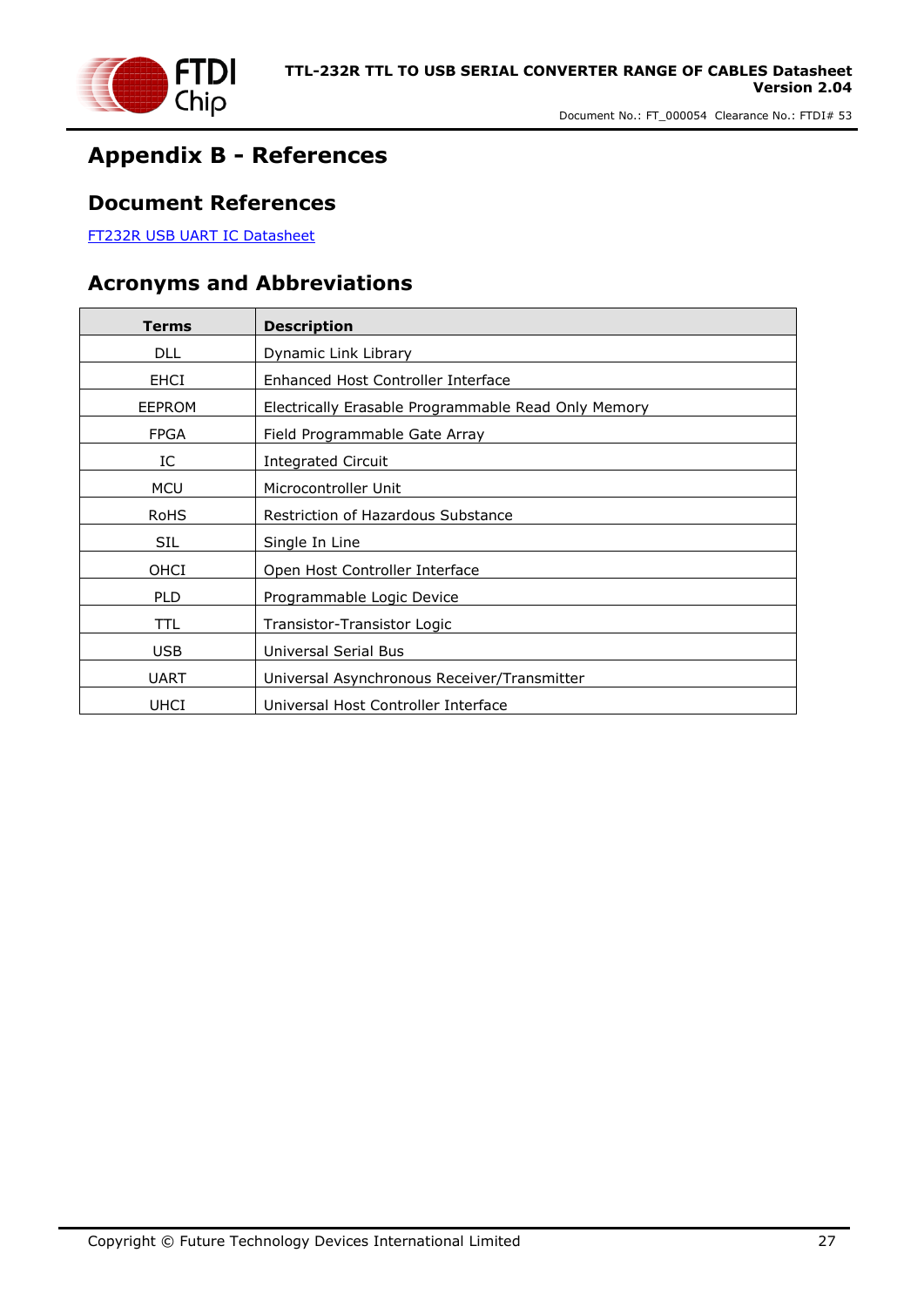

## <span id="page-27-0"></span>**Appendix C - List of Figures and Tables**

## <span id="page-27-1"></span>**List of Figures**

| Figure 5.2 TTL-232R-5V-AJ and TTL-232R-3V3-AJ Audio Jack Mechanical Details 14         |  |
|----------------------------------------------------------------------------------------|--|
|                                                                                        |  |
| Figure 6.2 TTL-232R-5V-WE and TTL-232R-3V3-WE Mechanical Details (dimensions in mm) 17 |  |
|                                                                                        |  |
| Figure 7.2 TTL-232R-3V3-2mm, 2mm pitch, Keyed, 8 way Header Mechanical Details 20      |  |
| Figure 8.1 Circuit Schematic of PCB Used in the TTL to USB Serial Converter Cables  23 |  |

## <span id="page-27-2"></span>**List of Tables**

| Table 6.1 TTL-232R-5V-WE and TTL-232R-3V3-WE Cable Signal Descriptions  17 |
|----------------------------------------------------------------------------|
|                                                                            |
|                                                                            |
|                                                                            |
|                                                                            |
|                                                                            |
|                                                                            |
|                                                                            |
|                                                                            |